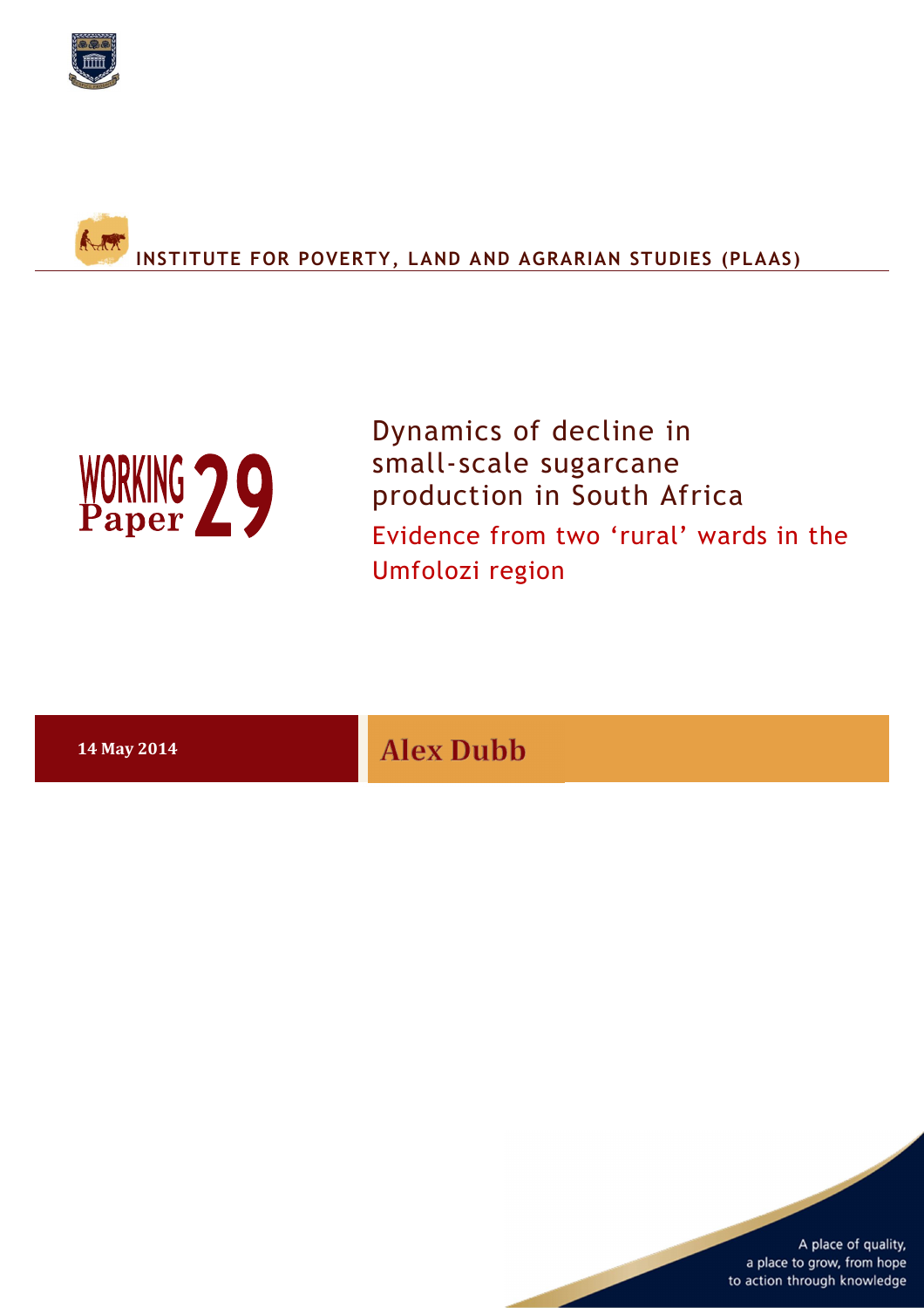PLAAS Working Paper 29: Dynamics of decline in small-scale sugarcane production in South Africa: Evidence from two 'rural' wards in the Umfolozi region

The PLAAS *Working Paper Series* is designed to share work in progress. Please send any suggestions or comments to the author.

©Institute for Poverty, Land and Agrarian Studies, University of the Western Cape, May 2014

**Author:** Alex Dubb, adubb@plaas.org.za **Series Editor & Design:** Rebecca Pointer **Copy Editor:** Liz Sparg

**Cite as:** Dubb, A (2014) 'The dynamics of decline of small-scale sugarcane production in South Africa: Evidence from two "rural" wards in the Umfolozi region', *Working Paper 29*. PLAAS, UWC: Bellville.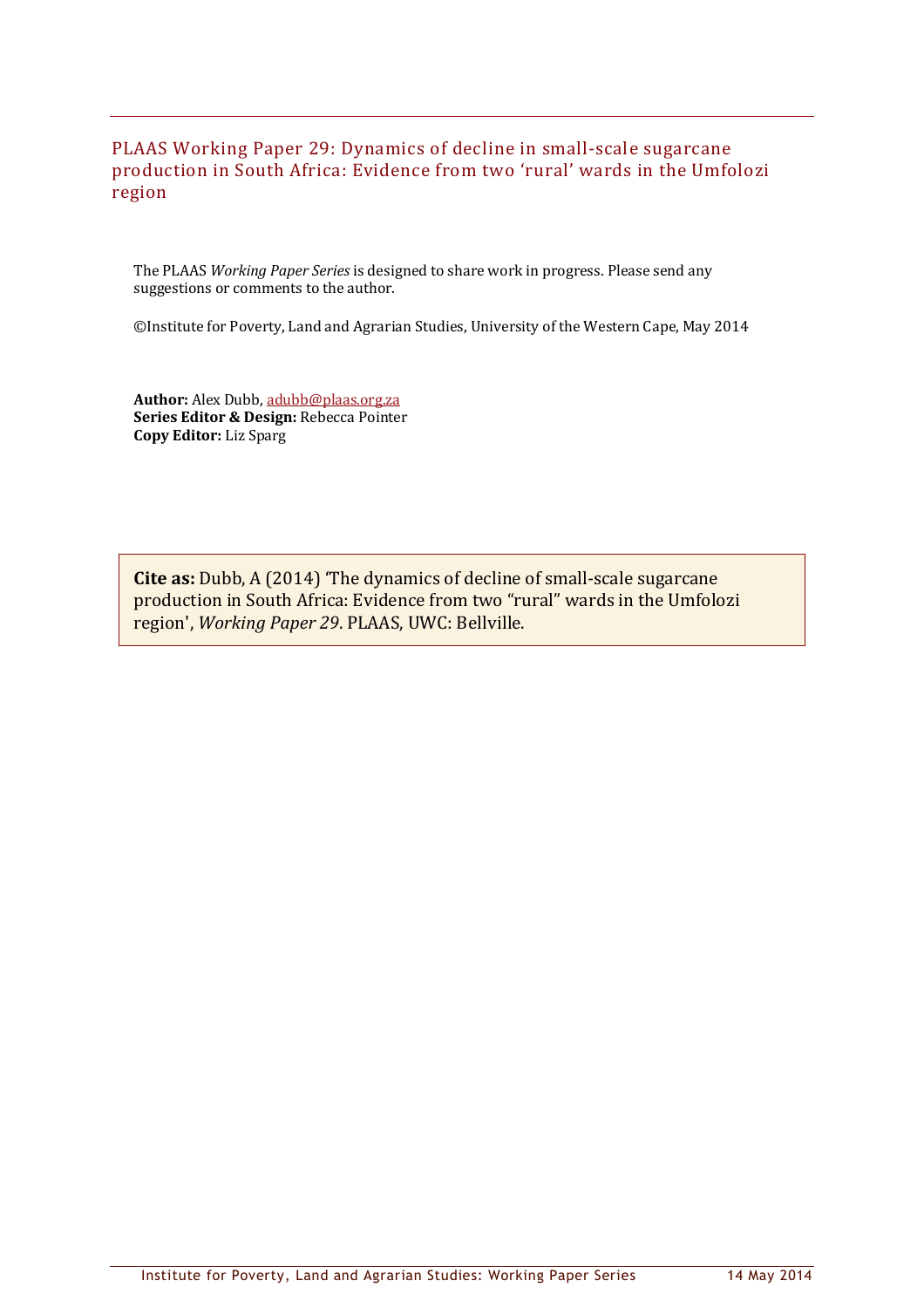# **TABLE OF CONTENTS**

| $1_{-}$ |                                                                                                                                                           |  |
|---------|-----------------------------------------------------------------------------------------------------------------------------------------------------------|--|
| 2.      | BRIEF HISTORY OF SMALL-SCALE SUGARCANE PRODUCTION AT THE UMFOLOZI SUGAR MILL 1                                                                            |  |
| 3.      | Above the threshold of desperation: Social grants and limits to exploitation  11                                                                          |  |
| 4.      | Small but unequal: Asset, land, and job distribution among small growers 15<br>Convergent pressures, divergent paths: Exploring the uneven impact of cane |  |
| .5.     |                                                                                                                                                           |  |
|         |                                                                                                                                                           |  |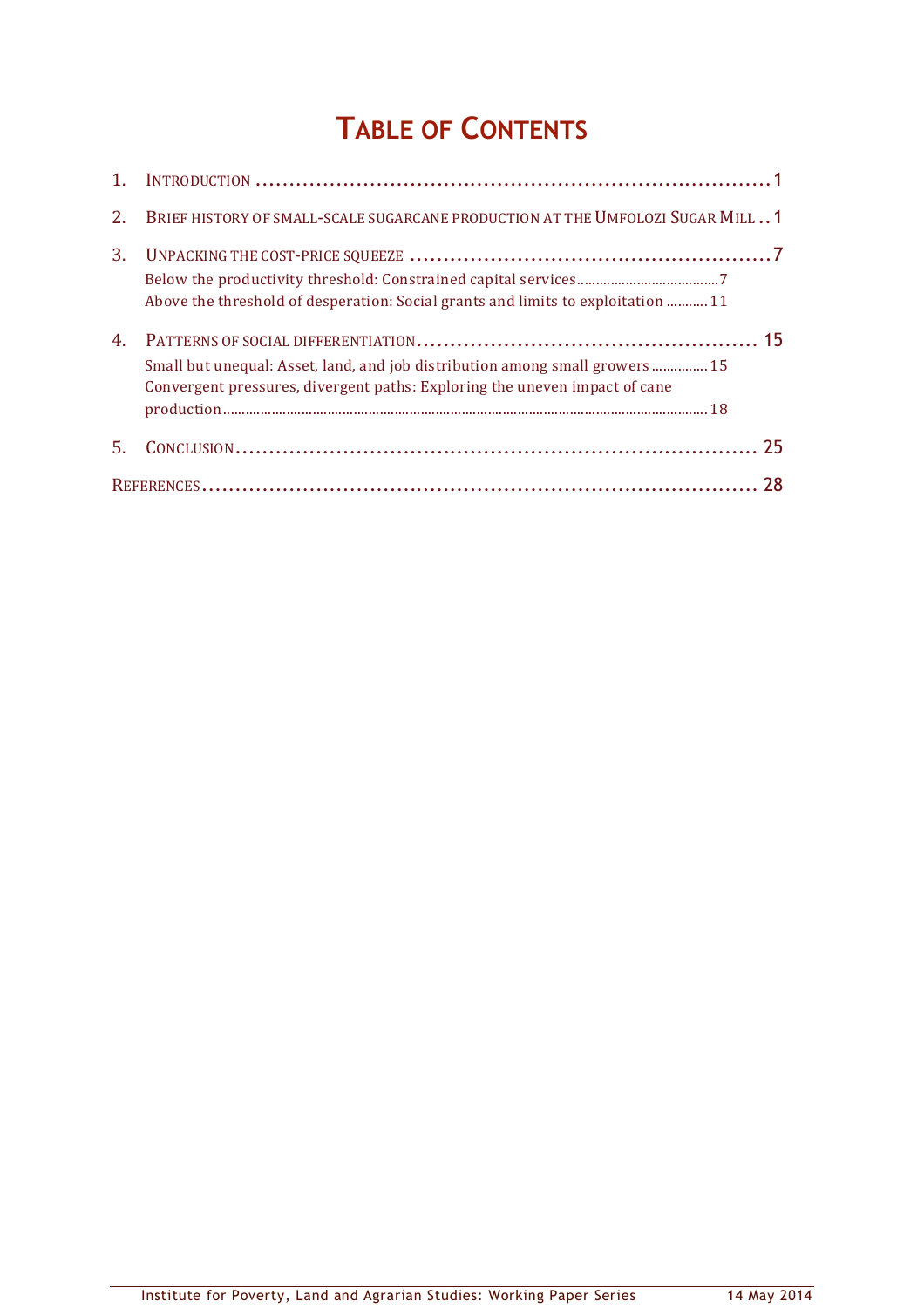# **ABSTRACT**

Using evidence from two rural wards in the Umfolozi region, this paper critically investigates the dynamics and constraints of small-scale sugarcane production under conditions of decline. The rapid decline in small-scale sugarcane production was historically underwritten by regulatory reforms that paired processes of enhanced representational inclusion with measures of rationalisation, resulting in deteriorating terms of exchange and the retraction of intensive interventions in production by sugar millers (Dubb 2013). Together with drought, these changes severely undermined the efficiency of capital services offered by local tractor-owning contractors and the productivity of small growers as a whole, while social grants have acted as a barrier to intensifying the exploitation of neighbours. The resultant cost-price squeeze has rendered cane an increasingly unattractive site of investment of labour and wages, and witnessed the severe decline or exit of most growers. For some, social grants have nonetheless provided a consumptive base from which to commit homestead labour without drawing down on cane proceeds, and hence enabled them to 'hang in' or marginally 'creep-back' into production. Only contractor-growers have managed to increase production, but this in turn is premised on the precarious cross-subsidization of their dual enterprises.

Keywords: sugar, sugarcane, small-scale, social differentiation, petty commodity production

# **ACRONYMS**

| DoP     | Division of Proceeds                             |
|---------|--------------------------------------------------|
| FAF/UAF | Financial Aid Fund/Umthombo Agricultural Finance |
| PLAS    | Proactive Land Acquisition Strategy              |
| SACGA   | South African Cane Growers Association           |
| SASA    | South African Sugar Association                  |
| SPF     | Supplementary payment fund                       |
| TSB     | Traansvaalse Suikerkorporasie Beperk             |
| UCOSP   | Umfolozi Co-Operative Sugar Planters Ltd.        |
| USM     | Umfolozi Sugar Mill                              |
|         |                                                  |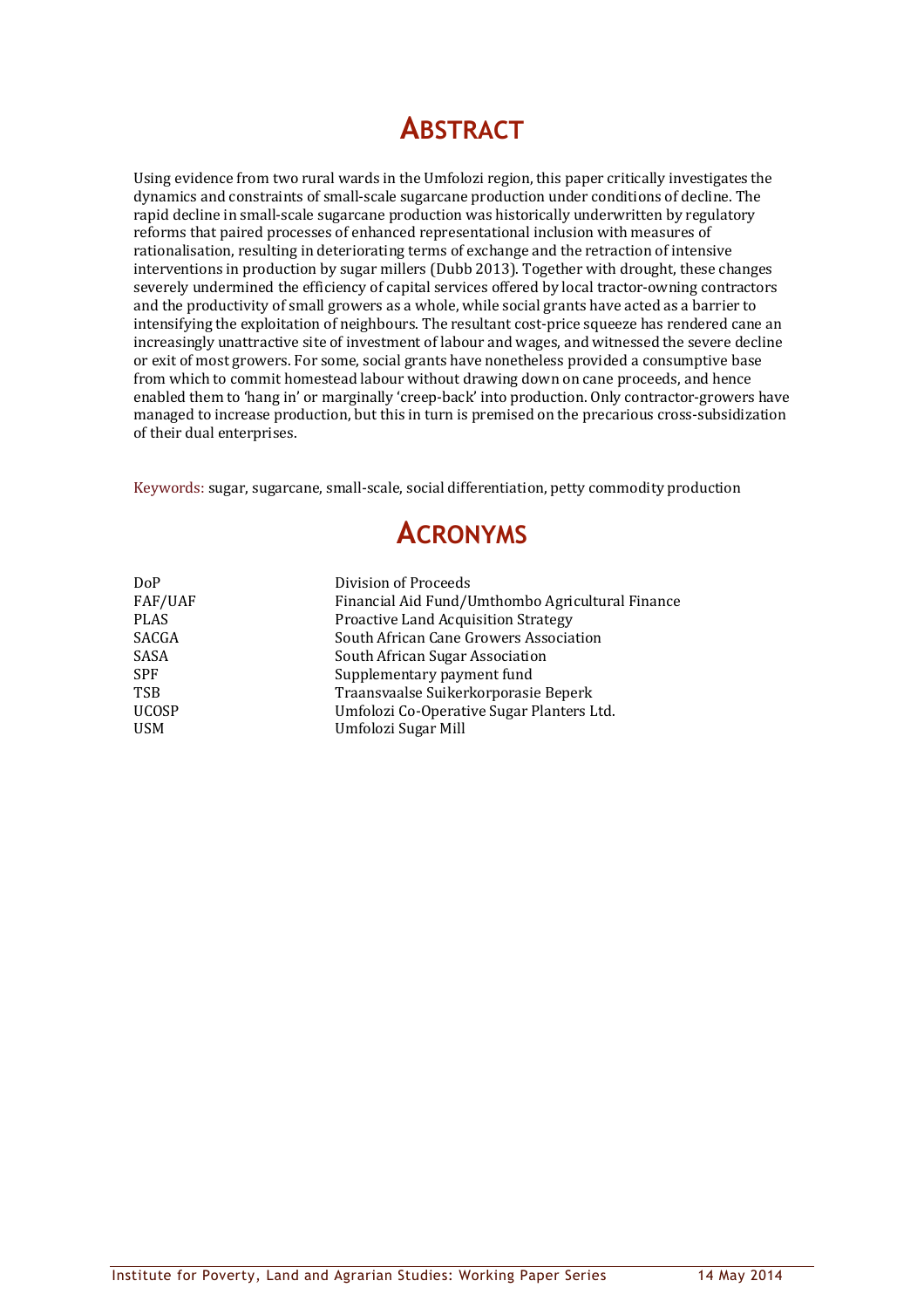## **1. INTRODUCTION**

In KwaZulu-Natal province, South Africa, the number of small-scale sugarcane producers has staggeringly declined from a peak of 50 000 in the early 2000s to about 25 200 in 2012, of whom fewer than 13 044 actually submitted cane (SASA 2012: 17). Although widely attributed to a longstanding drought, the rapid decline was underwritten by regulatory reforms that paired processes of enhanced representational inclusion with measures of rationalisation, resulting in deteriorating terms of exchange and the retraction of intensive interventions in production by sugar millers (Dubb 2013). While small-scale production has clearly suffered as a result of these reforms, a more thorough understanding of why decline has been so severe under conditions of relative 'autonomy' requires interrogation.

This paper seeks to provide deeper insights into the underlying constraints facing small-scale sugarcane production and the contours of their uneven impact, using evidence from two adjacent rural wards of Madwaleni and Shikishela in the Umfolozi region. As in the wider industry, Madwaleni and Shikishela's small growers farm on rain-fed plots under customary tenure. But it is the two wards' distinguishing features that position them as an illuminating case. In addition to Madwaleni and Shikishela being characterised by relatively good soils and close proximity to the local mill, the Umfolozi region is generally considered to carry the social hallmarks of comparative 'rurality', such as larger average plots, larger homestead sizes and fewer employment opportunities. Because of these characteristics, the Umfolozi region was considered particularly favourable for small-scale dryland production, and its small growers themselves more inclined towards 'independent' production. Colloquial understandings of the substantial decline at Umfolozi tend to be based on stylised idiosyncrasies of small-scale production, such as a lack of 'interest in agriculture', supposed disincentives to investment posed by customary tenure, or simply the happenstance of reduced rainfall.

Although poor rainfall and limited prospects for the expansion of landholdings are significant constraints, this analysis proposes that a more robust explanation can be found within the contradictions arising in the relations of small-scale sugarcane production itself, in turn heavily accentuated by shifting terms of exchange with milling capital. This paper starts by locating historically the shifting terms of small grower participation in the broader industry and linking these to the rise and fall of small-scale sugarcane production at Umfolozi in particular. It then argues that small growers' experience of a generalised cost-price squeeze, and hence the relatively marginal income relevance of cane production itself, is premised on the reduced productivity of grower capital services and the difficulties faced by growers in commensurately intensifying the exploitation of labour. Finally, an examination of significant socio-economic inequality is followed by an interrogation of differential productive trajectories to assess the relative impact of cane on ongoing processes of social reproduction and differentiation.

## **2. BRIEF HISTORY OF SMALL-SCALE SUGARCANE PRODUCTION AT THE UMFOLOZI SUGAR MILL**

The Umfolozi Sugar Mill (USM) and its supply area are somewhat unique, both in relation to the wider history of sugar production in South Africa, and in terms of its contemporary position in the industry. Perhaps most distinctively, USM is not currently owned by any of South Africa's 'big three' sugar producers (Illovo, Tongaat-Huletts and Traansvaalse Suikerkorporasie Beperk (TSB)), nor has it been, for the bulk of its history. Incorporated in London, on the strength of a government concessionaire as the St Lucia Sugar Company, the first Umfolozi mill was erected in 1916, but was ultimately relocated after being twice devastated by floods, in 1918 and 1925. From its initial establishment the mill was distinguished by its own rail cane-supply system, utilised by white planters cultivating largely in the Monzi wetlands. But its most notable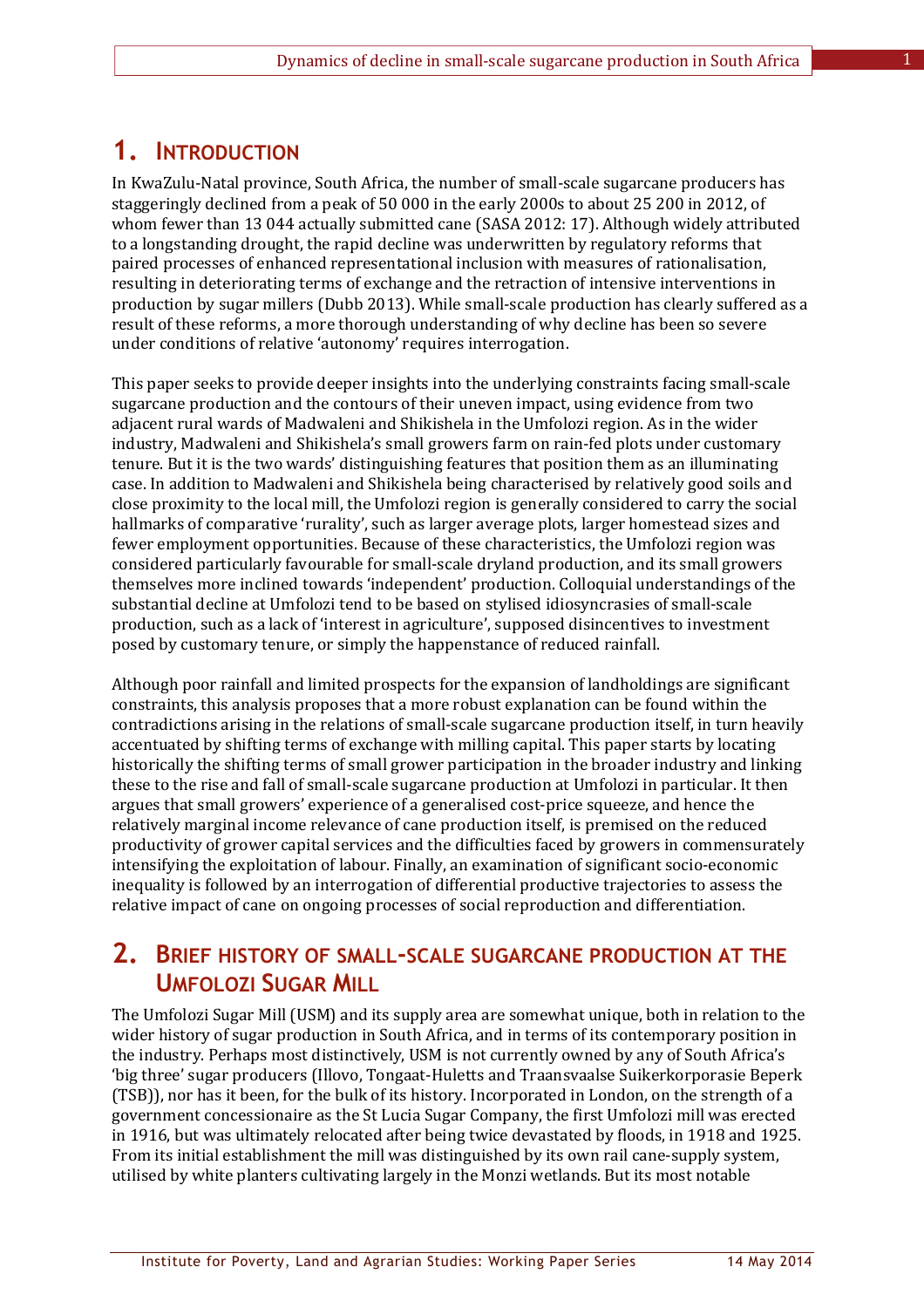precedent was its ultimate purchase in 1923 by Umfolozi Co-Operative Sugar Planters Ltd. (UCOSP), spear-headed by planter and parliamentarian Sir Heaton-Nicholls. As a consequence, the UCOSP mill was considered largely an agent of its supplier-planters, with planters thus receiving the price of sugar sold from their cane less the cost of manufacture, interest and redemption charges, and operationally distinguished as the first mill to adopt a sucrose-based system of payment. The cooperative mill grew steadily after being rebuilt in 1925; expanding its capacity from 7 000 tons of sugar to 30 000 in 1937, purchasing a refinery in 1959, and reaching a capacity of 138 350 tons of sugar in 1988 (Minaar 1992: 40–46).

The history of small-scale sugar production in Umfolozi is similarly distinctive. More generally, while black small-scale producers had always provided relatively marginal supplies of sugarcane, a renewed drive to aggressively extend small-scale production into the Bantustans can be traced to 1973, with the launch of the Financial Aid Fund (FAF)'. The industry's new interest in extending small-scale production was initiated during a brief expansionary impulse predicated on an unprecedented peak in export prices and supply threats posed by Bantustan consolidation, but it was the instrumental role small growers played in helping millers to navigate pressures to rationalisation that sustained their early growth. In addition to receiving effective state subsidies from the Bantustan development agencies to establish necessary infrastructure, millers also launched 'development companies' to develop small-scale production. Critically, the costs of these companies were directly claimed from total industry proceeds, and, hence, at the expense of large-scale white planters nationally. From this complex of state and capital, early small-scale production systems tended to be highly integrated, with millers themselves taking a strong interventionist role in the coordination, management and logistics of production. As such, small-scale growers often bore closer resemblance to effective lessors or extensions of millers' own-estate production than independent suppliers (Dubb 2013: 5–10; Rahman 1997: 23; Vaughan 1992a: 13; Vaughan 1992b: 428, 440–1).

Unlike Tongaat-Huletts and CG Smith, however, the Umfolozi Sugar Mill never established a subsidiary 'development company' to encourage small-scale production (although it indirectly benefitted from including such costs in the division of proceeds). With the cooperative mill relying on its large-scale white planter-owners for the bulk of its supply, the early uptake of small-scale production in the adjacent Mpukunyoni Tribal Authority lagged far behind the dominant South African milling companies as well as the smaller independent mills, such as Ntumeni, which lacked a similar large-scale grower supply base, as illustrated in *Table 1*.

|           | 1978  | 1989  | 2010  |
|-----------|-------|-------|-------|
| Umfolozi  |       | 186   | 7.494 |
| Amatikulu | 491   | 3,697 | 8,357 |
| Ntumeni   | 1,622 | 1,300 | N/A   |

Table 1: Comparison of historically registered small-scale growers in Umfolozi, Amatikulu and Ntumeni

*Sources: Minaar 1992: 162; SACGA Manager of Economic Research, personal communication, 13 July 2010.*

Oral testimonies in my own field sites suggest that Umfolozi's earliest instance of small-scale production began in 1978/9 by the self-titled 'Group of Seven'. At the centre of the group was a relatively large land owner, MPB (with more than twenty hectares) and a former cane-labour supervisor, Mr S, whose early experiments in cane production were indirectly submitted to USM via a white commercial grower. <sup>2</sup> Despite early apprehensiveness, USM ultimately decided to

l

 $<sup>1</sup>$  Most basically FAF (later renamed Umthombo Agricultural Finance) was a revolving credit scheme that provided for a</sup> small-scale sugarcane grower's potential crop to be used as collateral, and offered low interest rates over a ten-year period (SASA 1981/2: 48; SASA, 1984/5: 157). Although the widespread increase in small grower production is generally accredited to FAF, its function was intimately tied to the complex effective subsidies afforded by KwaZulu-Natal and the wider industry.

<sup>&</sup>lt;sup>2</sup> Full names have been omitted to protect respondents' identities.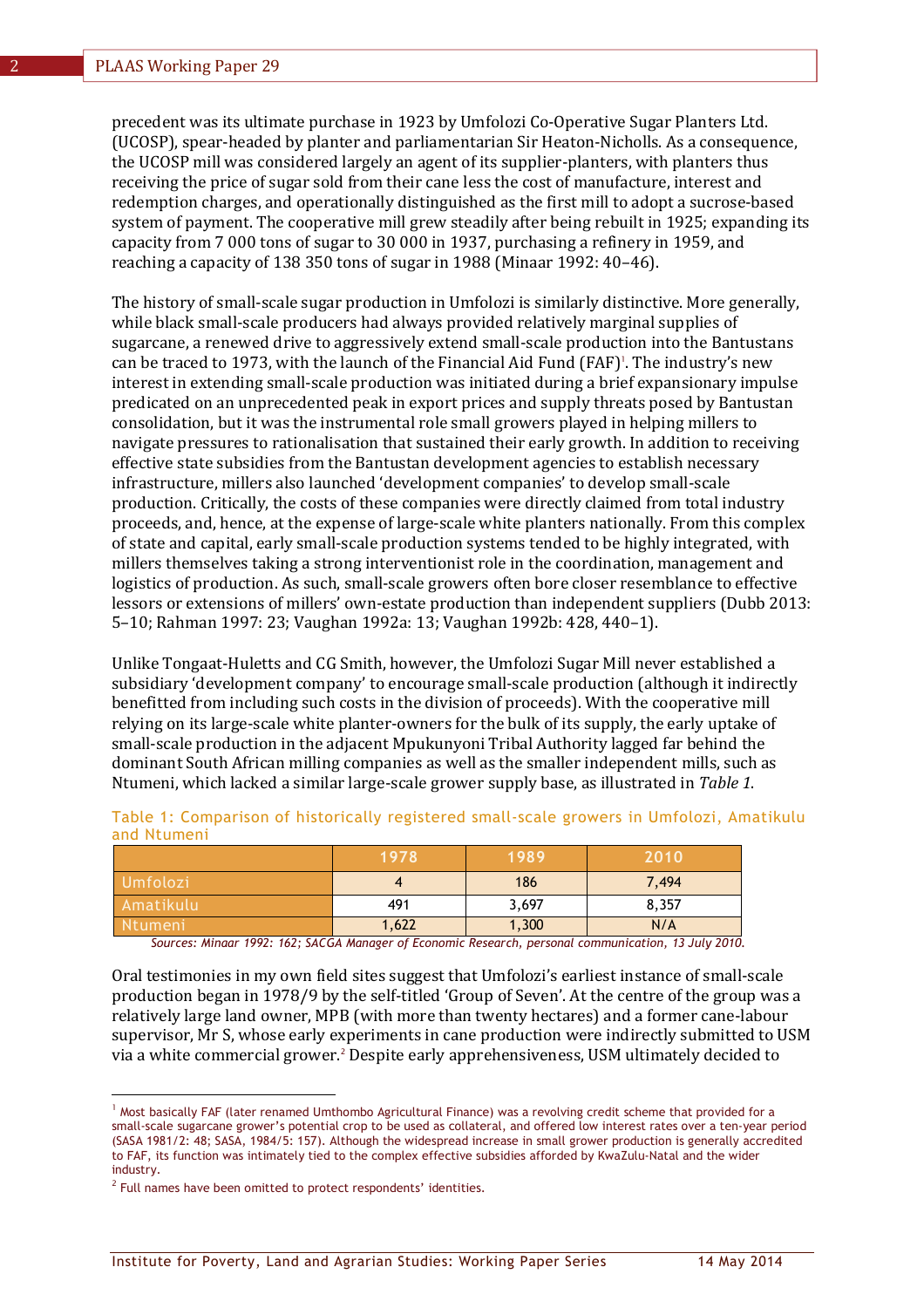accept their cane directly on condition that they formed a registered cooperative through which to funnel payment, and provided assistance in procuring fertiliser and transport. Within five years of this pioneering venture, the mill began offering FAF credit services, and loading zones were constructed to accommodate cane from other small growers.

Despite this relatively slow initial growth, from the 1990s to early 2000s Umfolozi would come to experience some of the greatest growth in small grower production in the whole country. The new-found interest in small grower production was critically underwritten by subtle regulatory reforms that shifted the organising terms of small grower incorporation in the broader industry. Two of the more notable changes included the removal of restrictions on small grower registration (and hence entry) in 1989 and the introduction of a 'two-pools' system of cane and sugar pricing in 1990, which categorically stipulated that all small grower production would receive higher domestic market prices (Jordan 1992: 215; Rahman: 1997: 24). But, perhaps most fundamentally, a 1994 reform of the Division of Proceeds (DoP) eliminated the basis upon which miller development companies could claim their costs from total industry proceeds. Therefore, while the new system provided both new premiums to small grower production and removed limits to their expansion, the reform of the DoP also removed the basis for development companies' 'costless' operations. This was particularly worrying for mills in periurban areas where productive interventions had been particularly intensive, owing largely to the greater number of economic opportunities available to grower homesteads, their smaller resident family membership, and generally smaller available land sizes (Rahman 1997: 9).

In 'more rural' areas, such as Umfolozi, however, growers were anticipated to be capable of reliably adopting greater direct responsibility over production, and mills situated in such contexts were expected to be far more likely to emerge as 'winners' in this new economic calculus (Rahman 1997: 23). Furthermore, with South Africa on the verge of its democratic transition, small growers also represented an important 'feather in the cap' for the industry. In particular, the income benefits accruing to the industry's uncharacteristically large number of small black sugarcane growers, together with efforts to 'democratise' their representational structures, were important points of political leverage as part of a wider strategy to resist the sort of wholesale government deregulation and liberalisation that had proceeded in other agricultural subsectors.

In light of these tilting economic and political circumstances, it is perhaps unsurprising that both CG Smith's and Tongaat-Huletts bid for the 'more rural' Umfolozi Sugar Mill, with the former securing its ultimate purchase in 1992. Located in a 'more rural' supply area and without a subsidiary 'development company', USM had, indeed, already made significant efforts to embed sugarcane production supply systems locally, most notably by establishing local black tractor-owning 'contractors' hired to perform short-haul and ploughing. As recalled by USM's cane procurement officer:

*You see the industry was very clever. They could see the writing on the wall with this whole apartheid thing,* [asking] *'what is being done to assist the rural people out there?' and then they said 'okay, we can make money out there'. And each mill started saying, 'hey, we have to start changing our attitude, this isn't just a white man's business.' Around 1985–6 they started with extension out there. I'll be honest with you, at one stage the mill actually did the work with a team of tractors and trailers, at Umfolozi too, though I think some other mills still operate like this. They charged the grower, but they did the ploughing, sent out teams of labourers to plant. And the grower just sat and watched, came into the office and said, 'where is my money?' … So the mill then thought 'hey, we are force-feeding you guys, you don't even care about the cane there.'*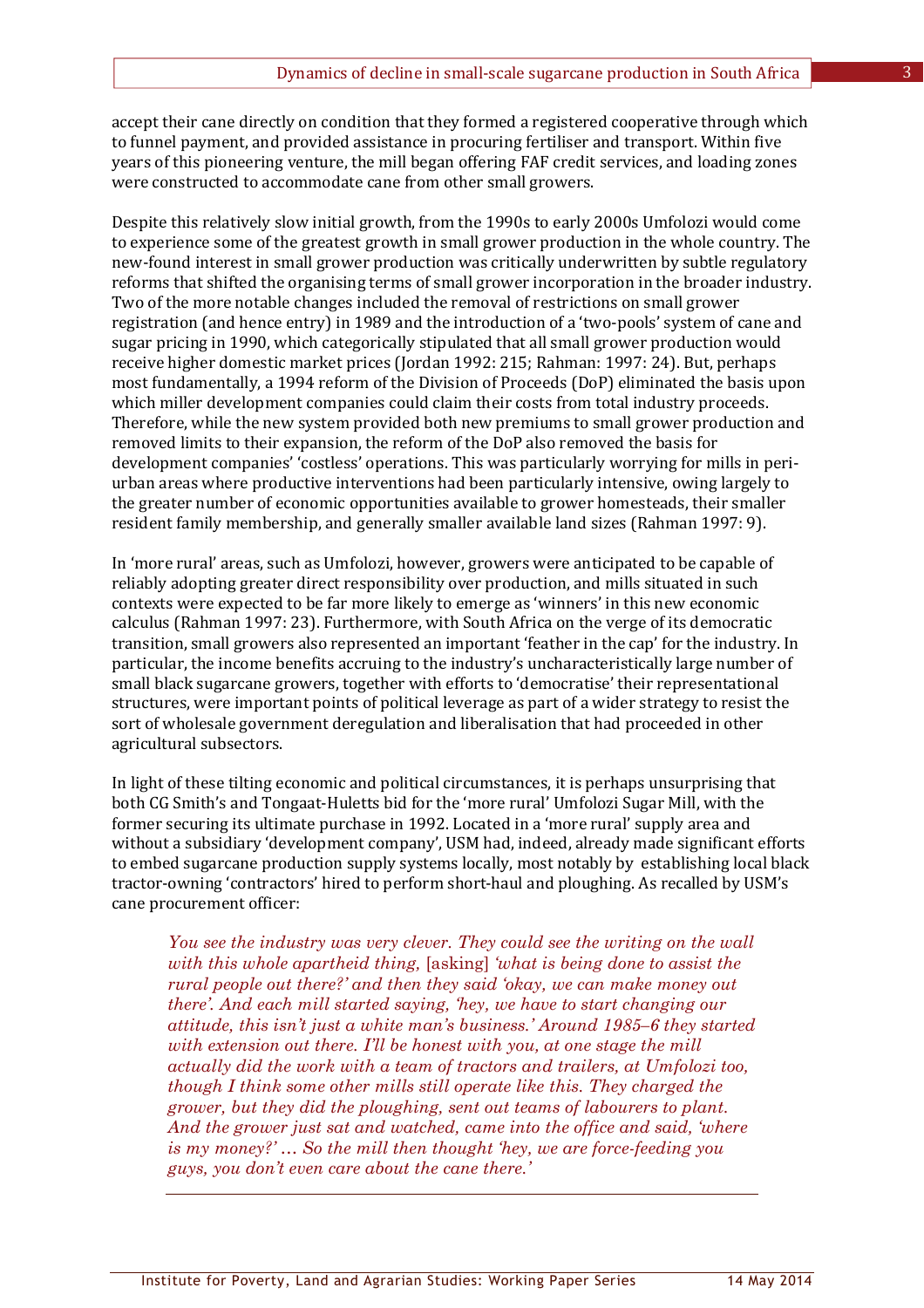*This was from around 1980, and so they then stopped around 1986. They turned around and said 'right, who wants to buy these tractors?' Guys put their hands up, sold them the tractors, and said 'there'. And a lot of the guys I'm talking about took those tractors and worked out there, and they made some money, but they are all gone now.*

*USM cane procurement officer, personal communication, 20 April 2012.*

The ultimate expansion of small grower production was certainly substantial. In the wider industry, grower registration hit a peak of around 50 000 by the early 2000s, and their share of national production doubled from 7% in 1992 to 14% in 2002 (Bates & Sokhela 2003: 107). In my own sample, the vast majority of growers indeed claimed to have initiated cane production in the 1990s, following the removal of restrictions on registration, as illustrated in *Figure 1* below, and by 2000 were annually producing around 400 000 tons of cane to account for almost a third of the Umfolozi Sugar Mill's total cane supply. Though the 'two-pools' system of cane pricing had been removed by 1998, cane production had apparently become an entrenched feature of small grower supply areas.



Figure 1: Year of first sugarcane cultivation vs. year homestead land first acquired

While the incredible aggregate boom in small grower production certainly seemed to vindicate the new regime, a worrying sign was its uneven character. More broadly, by 1997 only around 8 000 small growers were estimated to survive solely from cane production and Bates and Sokhela (2003: 109) estimated that more than 50% of total production originated from only about 20% of growers. Although disaggregated data is not available for Umfolozi, aggregate figures provide some clues as to its particular unevenness. One discrepancy is that while Minaar's (1992) statistics indicate that in 1989, 186 registered growers accounted for 53 682 tons of cane, mill officials estimate that by 1992 around 1 300 small growers accounted for 80 000 tons. In accounting for the vast proportional incongruity between the numbers of registered growers and approximate production, several points are worth observing.

Firstly, despite the sensitivity of the question, 27% (n=20) of growers in my sample admitted to submitting unregistered sugarcane on a neighbour's production code prior to the removal of restrictions on registration, and 19% (n=14) had allowed others to submit on theirs. It is thus likely that official numbers of registered growers in Umfolozi, as in other areas, severely underrepresented the number of homesteads actually growing cane but submitting via a registered neighbour. A second, related, point is that local contractors responsible for haulage and ploughing duties were instrumental in encouraging the uptake of sugarcane cultivation, and thereby expanding their client base. In addition to many new entrants first 'hearing' about the lucrative benefits of sugarcane production from black contractors, for some particularly small land-holders, sugarcane cultivation was first initiated by way of land-lease arrangements with better-resourced neighbours. In such cases, increases in grower numbers may simply reflect the discreet registration of those whose land was already under production by other registered growers and entrepreneurial tractor owners.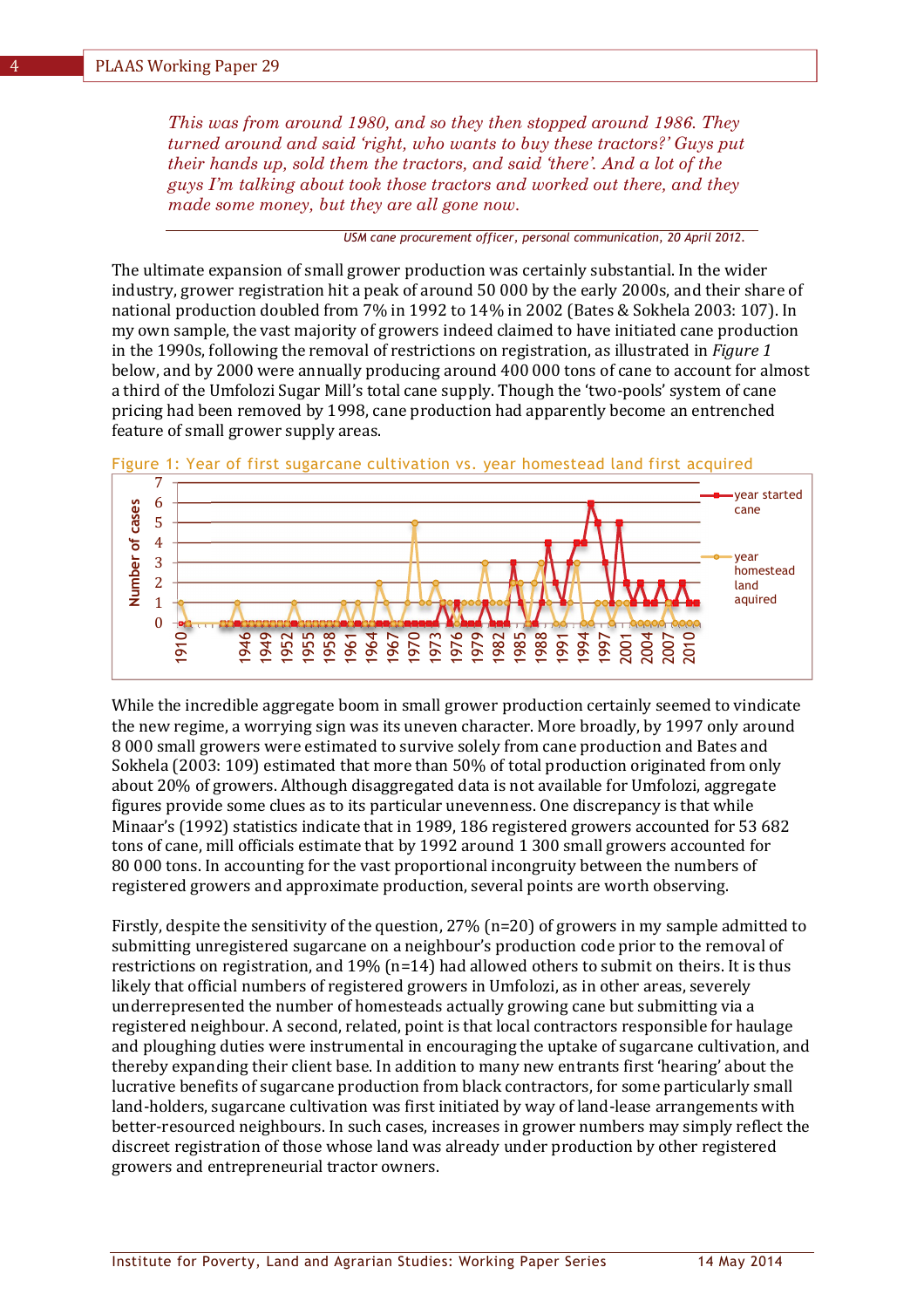Finally, however, most growers interviewed reported pursuing conservative planting strategies; planting a small amount of land to cane and slowly expanding by reserving portions of each cutting for new plantings. Notably, very few growers claimed to have ever sought assistance from FAF — which was renamed Umthombo Agricultural Finance (UAF) — preferring to use returns from cane to fund expansion rather than risk indebtedness. USM officials themselves estimate that credit was never extended to more than 25% of growers, and, of my own sample, only 28.7% (n=19) claimed to have ever used FAF/UAF. Those interviewed who did ultimately undertake credit assistance only did so after already establishing substantial plantings of four or more hectares. Such conservative strategies may have also contributed to a 'lag' in production behind numbers of growers actually registered.

Looming instability intimated by the uneven spread of smallholder production came to a head in the early 2000s. Most proximally, lower and more variable rainfall patterns heralded a tremendous decline in small grower production. Umfolozi's drop was particularly staggering. As shown by Figure 2, it amounted to about 75% of its 2000 peak – down to about 100 000 tons. Together with chronic default, widespread fraud compelled FAF/UAF to close its credit facilities.





*Source: USM former CEO, personal communication, 2 September 2010.*

Moreover, although more broadly the demise of the development companies signalled the end of the particularly intensive productive interventions by millers, the rapid growth of small grower cane in the 1990s had incentivised millers into maintaining slimmed-down but, nonetheless, significant support services, particularly in transport and extension. But with small grower production falling into decline and no longer attracting domestic market premiums, these services were gradually retracted. As recalled by the USM's procurement officer:

*They took that teaching away from me and told me to just go back and run my section. I had three guys underneath me. As the crop has gone down, they were pulled out from me, one by one. Eventually I was running the area on my own. As the* [crop] *estimate went down, they said it doesn't pay us to keep these guys on.*

*USM cane procurement officer, personal communication, 20 April 2012.*

As I have argued elsewhere in terms of the industry more broadly, the rapid and uneven growth of smallholder production at Umfolozi hence represented something of a 'bubble', insofar as it was enabled by the removal of restrictions on registration but, nonetheless, rendered structurally fragile by growers' shifting terms of incorporation. In a manner not altogether different from capital movements in financial markets, this 'bubble' was ultimately 'popped' by the 'needle' of drought. Indeed, insofar as 1 000–1 500mm of rain is considered adequate for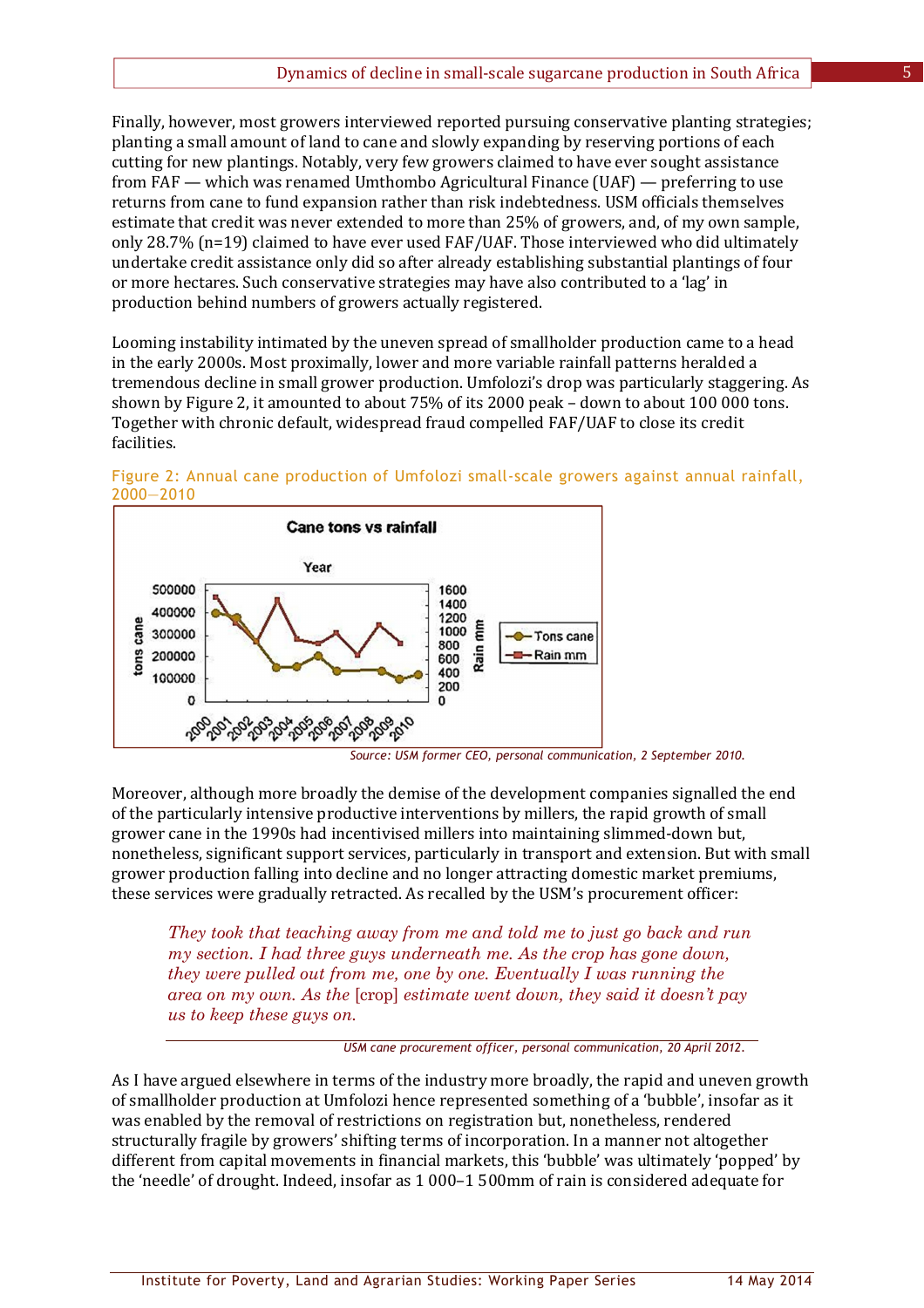sugarcane production (Food and Agriculture Organisation), reference to *Figure 2* suggests that although post-2000 rainfall levels in Umfolozi are fairly low, pre-2000 levels were possibly abnormally high for the area. Variable rainfall may be better understood less as a reason for growers' decline, so much as significant factor in sustaining their rapid expansion, despite poorer capital services.

But in tandem with small growers' generalised decline, broader changes in the composition of the industry have further undermined their significance to it. In the first instance, small growers' singular political importance as black economic beneficiaries has been progressively eroded by parallel initiatives to facilitate land reform in the sugar industry. With government's vision of land reform shifting to establishing medium- to large-scale commercial black farmers, the industry has been particularly proactive in facilitating black land acquisition of former white-owned sugarcane farms and in transferring former estate lands (Armitage, Hurley & Gillit 2009: 355–7; Kleinbooi 2009: 197–8). At Umfolozi in 2008, government purchased twelve farms comprising some 1 945ha for lease to ten land reform beneficiaries under the Proactive Land Acquisition Strategy (PLAS) and approved R35 million in grant funding under the Recapitalisation and Development Support Programme. The ten farmers have comprised about 11% of USM's supply, and though variable, the lower average levels of production they exhibit compared to its other commercial suppliers may mean they demand greater attention from USM's limited staff compliment (Madiba 2011: 3; USM 2012: 36–7).

Secondly, millers have aggressively pursued new investment opportunities in Southern Africa more broadly, heralding a dramatic proportional decline in South Africa's contribution to company production and operating profit. In pursuit of this unfolding regional investment strategy, in 2005 Illovo Sugar Ltd. (formerly CG Smith Sugar) sold the Umfolozi Sugar Mill in a black economic empowerment deal to Ushukela Milling (under the Sokhela family trust); close on the heels of their purchase of the Gledhow Mill from Illovo one year earlier. Illovo, however, unwillingly reacquired the mill in 2009, the precise reasons for which remain unclear, although mill officials typically invoke 'mismanagement' and suggestions that the Sokhelas had been unable to fulfil the terms of the original sale. Nonetheless, in 2010 Illovo shed the asset (sans refinery) once more, this time to a consortium of cane interests and the mill's current owners. Of this group, the most dominant share block at 75% is held by GrowerCo, equally owned by the local large-scale growers of UCOSP, the Umhlathuzi Valley Sugar Company (UVS)<sup>3</sup> and Charl Senekal, the single largest cane grower in the country.<sup>4</sup> The final 25% is held by NCP Alcohols,<sup>5</sup> who also form the sole purchaser of USM's molasses by-product. As for the bulk of its history, USM is, thus, again predominately owned by cane interests responsible for 90% of its supply.<sup>6</sup> While shifts in the organising terms of the industry's regulatory structure undermined the original basis of millers' interests in small grower production, the advance of land reform growers and opportunities for regional expansion have also eliminated larger millers' particular

 $^3$  UVS core sugarcane interests include 3 100ha of irrigated and dryland sugarcane lands in Empangeni, KwaZulu-Natal, and 1 000ha of irrigated sugarcane in Komatipoort, Mpumalanga (*Farmers' Weekl*y, 15 August 2011).

<sup>4</sup> Charl Senekal's holdings include 3 500ha of irrigated sugarcane land and a further 16 500ha farm in Mkuze in Northern KwaZulu-Natal (*Farmer's Weekly*, 15 August 2011). He also is notably an associate of President Jacob Zuma, was able to quell a 20 000ha restitution claim with the aid of hired ethnologists, and has since facilitated a deal to acquire one million hectares of land for South African farmers in Mozambique (*Mail & Guardian*, 2 November 2010; *Mail & Guardian*, 3 May 2011).

 $^5$  NCP Alcohols produces a range of products, including ethanol from maze and fertiliser from molasses. Its holdings notably include what was formerly Umgeni Distilleries Ltd., one of South Africa's first rum distilleries, acquired by National Chemical Products in 1944. NCP Alcohols was acquired by Alcofinance SA in 2001, a Belgian company part of the AlcoGroup, one of the largest alcohol trading and distribution organisations in the global ethanol market (NCP Alcohols, 2012).

 $^6$  Although not systematically reviewed, casual conversations with growers on their perception of these ownership changes were somewhat equivocal. On the one hand, small-scale growers felt something of a social affinity to Sokhela as a black South African, a feeling encouraged by gestures of inclusivity, such as offering tours of the mill's factory to small grower representatives who had never witnessed the mill's operations. Though Sokhela thus somewhat represented a narrowing of the social divide between black small-scale growers and previously white owners, the acute increase in mill breakdowns that occurred during his tenure raised doubt as to his capacity and willingness to run the mill, and growers certainly have welcomed the reduction in breakdowns since.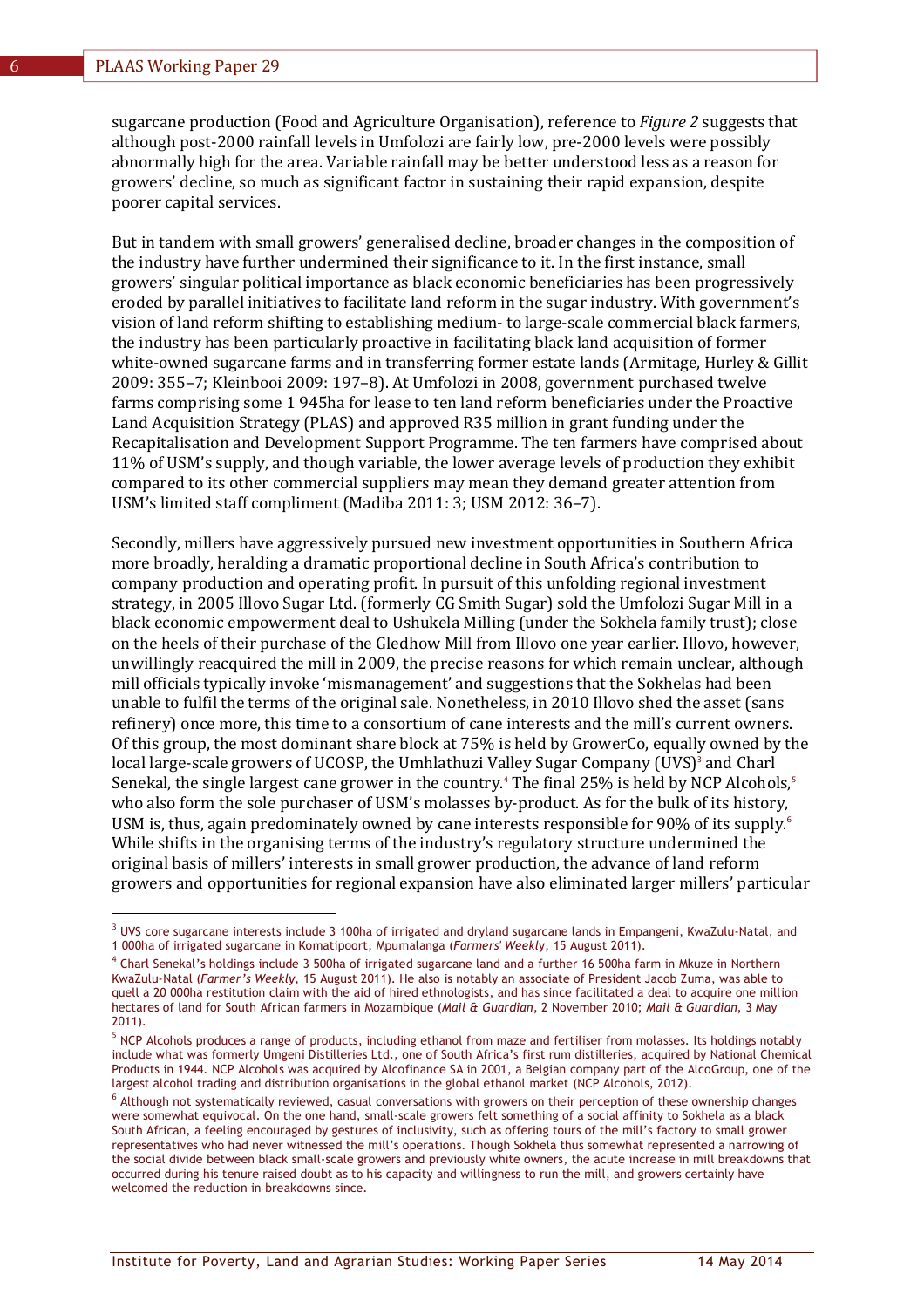interest in maintaining such rules in the first place. Similarly, USM's large-scale grower owners, now white and black, could hardly be expected to show interest in promoting systemic transfers to small growers, which would come directly at their expense. Instead, the existing support regimen has adapted to this new, lower, 'equilibrium' of small growers incorporated as 'independent' producers, focused largely on administrative support, discretionary transfers and various 'projects' over a wider number of growers, in lieu of more generalised interventions in production and logistics. The basis of 'vertical' transfers between 'horizontal' segments (that is, between 'millers' and 'growers' as a whole, nationally) is moreover likely to be unwound with new regulatory reforms seeking to structure the industry on a more 'decentralised' basis of vertically aligned fractions of millers, growers, and other value-adding processing.<sup>7</sup>

## **3. UNPACKING THE COST-PRICE SQUEEZE**

l

While, as I have argued, small growers' chronic decline was prefigured by their spectral shift from 'landed proletarians' or effective lessors to 'independent' farmers, understanding why they have fared so precipitously under conditions of relative autonomy requires critical examination. This section takes a 'vertical' frame to interrogate the generalised 'cost-price squeeze' faced by Umfolozi's small growers as a group and observed so often of small enterprises more broadly. But, rather than providing a rarefied understanding of small farmers as 'peasants' falling victim to 'commercialisation' or as 'entrepreneurs' inhibited by market 'failures', I deploy a conceptualisation of small growers as 'petty commodity producers', i.e. persons or enterprises combining the contradictory positions of capital and labour (Bernstein 1988). I contend that this analytic provides a more robust guide to unpacking the material dynamics underlying this 'squeeze' and directly links them to the shifting structural conditions of small-scale sugarcane production reviewed thus far.

### **Below the productivity threshold: Constrained capital services**

In addition to undermining the basis for bolstering the prices received by small growers' for their cane, regulatory reform has also critically undermined their productive efficiency. For those Umfolozi growers who have lived through such different institutional relations of production, the pairing of obscure processes of rationalisation with representational incorporation has, somewhat perversely, been causally interpreted as a direct by-product of South Africa's national democratic transition and the decline of the KwaZulu 'state'. As Mr G — a farmer from the original 'Group of Seven' and father of a substantial local contractor elaborated at a local association meeting:

*When myself,* [MPB] *and* [Mr S] *first got involved in the business of farming sugar it was under the apartheid government. I want to request, once again, that we go back to where we started under the apartheid regime … It was in 1979 that the first sugarcane farming business was established in Mpukunyoni. Just after we started, in 1980, there was a major drought which destroyed almost everything, including many cattle … Some compensation funds were made available. We benefitted. I was* 

 $^7$  Some smallholders aligned to more profitable mills may, indeed, differentially benefit from the new regime, or at the very least have the possibility of doing so, economically speaking, even if their bargaining position is effectively weakened. More pertinent to USM's smallholders, however, is the question of the mill's economic feasibility under the new regime. In addition to lacking a refinery or potential to invest in biofuel processing, the mill has historically exported nearly all of its production, and recouped higher domestic market proceeds through an inter-mill transfer system. Although the mill has managed to begin diversifying its marketing via a business alliance with Sunshine Sugar, it is not clear to what extent, and whether they will be able to claim sufficient domestic market share at the expense of Illovo, Tongaat-Huletts and (increasingly) TSB, or whether some vestige of inter-mill transfers will remain. While large-scale suppliers would certainly be hit hard if compelled to divert their cane to a more distant mill, for Umfolozi's small growers, the potential closure of USM would be terminal.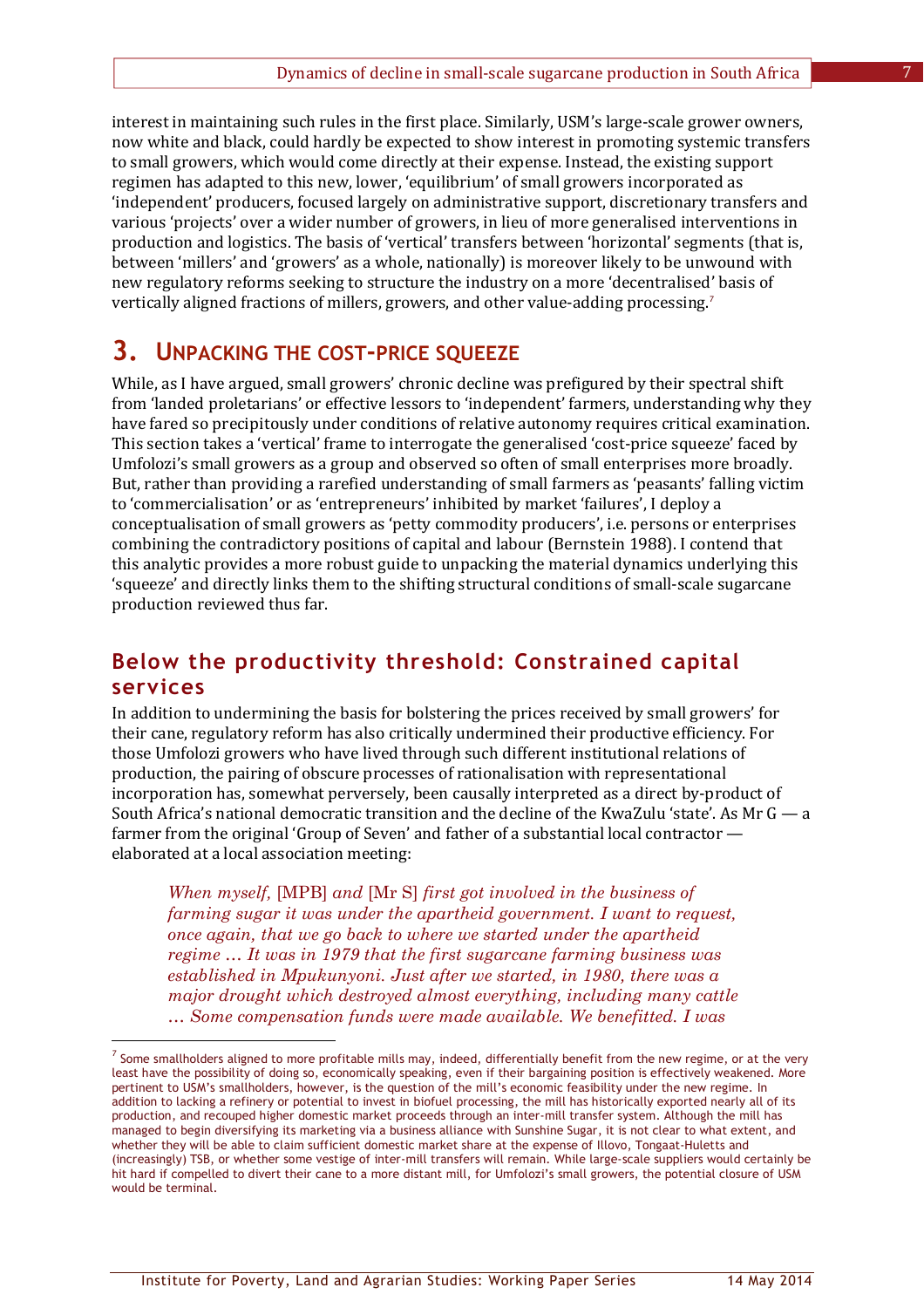*given R15 000 cash from the two hectares destroyed by the drought. This was not a loan. All one had to do was to go to the office, sign some documents and the money would be put into your bank account. I took the cash and used it for cultivation, buying grain. This was 1981, then it was '82, '83 and in '84 drought came and, once again, destroyed all our crops. For this, there was, once again a compensation fund that was made available* [by the KwaZulu government]*.*

*This time around I was given R7 800. I took the amount, fixed my sugarcane and used the rest for my family. Now that was a government which, I say, was sympathetic to the aspirations and plight of farmers … I am sorry if there are some here who belong to political organisations. Then came 1994. The election came and we were made to believe the country was back to its rightful owners. We were told that the days of hunger and suffering for the black people were over. The years went by, and it seems as if they have forgotten about us as sugarcane farmers … This contrasts sharply with 1981 and 1984. Ministers of agriculture have come and gone and not a single one of them has been prepared to listen to the views and concerns of sugarcane farmers in this area.*

*Mr G, local association meeting, 18 April 2012.*

Certainly, the extent of service retraction has been severe, relative to pre-2000s levels. One enduring feature is a general shortage of available extension personnel. With extension services largely confined to a joint venture between the South African Sugar Research Institute and the Department of Agriculture, only two extension officers were deployed for the entire USM supply region, compared to a previous staff complement of ten (extension officer, personal communication, 2 September 2010; USM cane procurement officer, personal communication, 20 April 2012). In the midst of this general shortage SACGA's local grower support officer was often compelled to undertake agronomic support outside her job description. As shown in *Table 2*, within my own sample few growers could recall the last time they had met with an extension officer and fewer had ever received any kind of training in cane production.

|                  |                                                       | <b>Yes</b>        | <b>No</b> | Don't<br>know | $N/a$ or<br>missing |
|------------------|-------------------------------------------------------|-------------------|-----------|---------------|---------------------|
|                  | Could name extension officer                          |                   | 59        | $\Omega$      | $\Omega$            |
|                  | Could cite last visit                                 | 14                | 52        | 0             | 0                   |
| <b>Extension</b> | EO advice suited to particular situation              | $12 \overline{ }$ | 54        | $\Omega$      | $\mathbf{0}$        |
| support          | EO visits particular field                            | 12                | 54        | 0             | $\Omega$            |
|                  | Able to implement advice                              | 12                | 54        | $\Omega$      | $\Omega$            |
|                  | EO provides affordable services                       | 4                 | 62        | U             | $\Omega$            |
|                  | Ever received training                                | 6                 | 60        | $\Omega$      | $\Omega$            |
|                  | Former member of FAF/UAF credit                       | 19                | 47        | 0             | $\Omega$            |
| Financial        | End of FAF/UAF hurt production                        | 12                |           | $\Omega$      | 47                  |
| services         | Access to credit for cane                             | $\Omega$          | 57        | 0             | 9                   |
|                  | Access to clear financial statements                  | 43                | 20        | $\Omega$      | 3                   |
|                  | Member of UAF retention scheme                        | 38                | 28        | 0             | $\Omega$            |
|                  | Retention covers recurring costs                      | 6                 | 27        | 5             | 28                  |
| <b>Transport</b> | Delay in contractor tractor-transport to loading zone | 20                | 38        | 0             | 8                   |
|                  | Delay in haulier truck-transport to mill              | 51                | 6         | $\Omega$      | 17                  |

Table 2: Availability and evaluation of extension, financial and transport services

In addition to a dearth in extension services, the retraction of FAF/UAF's credit facilities has similarly confined individuated financial assistance to access to statements and a limited rotating savings scheme. While providing some assistance, for most growers the savings/ retention scheme is both insufficient to cover recurrent costs and difficult to access timeously.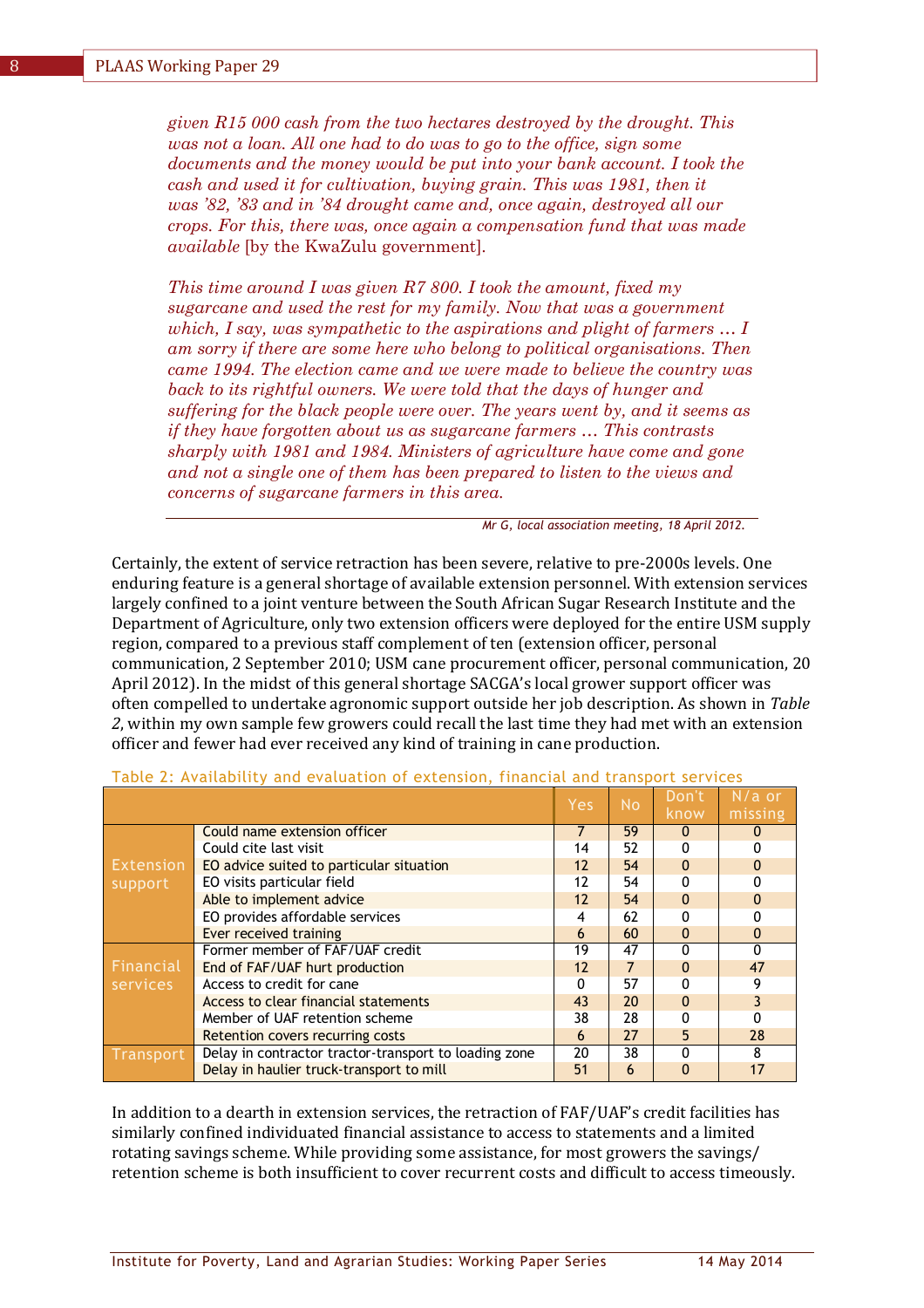Notably, the table further shows that few growers claimed to have ever taken out credit from FAF/UAF. Although the retraction of extension and credit services certainly has had a deleterious impact on some, the fact that the bulk of growers had initiated production after the 'rationalisation' of these services was well under way limits its explanatory power in accounting for the persistently low levels of small grower production.

Perhaps the most critical service retraction, however, regards transport. Indeed, though the 'more rural' Umfolozi mill always tended to extend less intensive productive interventions than other mill areas, much of the mill staff's time was spent coordinating transport, delays in which can have a devastating impact on sucrose quality:

*Though we were employed as extension officers, 80% of our time was spent chasing contractors, hauliers and labourers, to make sure the cane is in the mill within three or four days. The tickets, that's a full time job. And then the mill comes along says that's not what you are employed to do.*

*USM cane procurement officer, personal communication, 20 April 2012.*

Without the coordinating oversight of the mill, small growers and their representative structures now carry the full administrative responsibility for the collection of cane estimates, and ensuring timeous harvest and transport. In one sense, this responsibility is treated as a parallel of small growers' greater 'independence' or 'flexibility', particularly in their 'freedom' to choose among both long-haul service providers and local black contractors offering short-haul and ploughing services. However, the supposed openness of the system is controverted by the stipulation of 'rateable deliveries', a system of sectional delivery quotas distributed to growers, based on local estimates and the mill's throughput capacity. Small growers' 'freedom' to make their own arrangements is, thus, ultimately conditioned by adaptation to these rhythms, which, in practice, are far from seamless.

Most foundationally, as small growers are unable to coordinate harvest (and hence production) as a group, estimates and quota tickets are issued on a piecemeal basis to growers in often disparate areas, often cutting only a portion of their fields. For local black tractor owners, shorthaul contracting is a highly volatile commercial operation, demanding the extension of often dilapidated machinery over poorly serviced roads for variable grower client bases; constraints which are well known to the wider industry (Le Gal & Requis 2002: 90; Nothard, Ortmann & Meyer 2005: 406). Together with growers' own difficulties in timeously sourcing labour for harvesting, such delays compound further in coordination with long-haul services provided by private truck companies. As shown in *Table 2* above, 52% of growers asked (n=20) experienced delay from local contractors, while 89% (n=51) experienced delay from truck hauliers. Though not shown here, for 25% (n=12) of growers, delay lasted for longer than a fortnight.

The dysfunction of small grower transport systems speaks directly to the contradictions underlying small growers' so-called 'independence'. Sugarcane cultivation and sugar milling are, of course, mutually necessitated by one another in the overall process of sugar production. To the extent that sugar production is a technically integrated process, the division between sugar milling and sugarcane cultivation enterprises is, therefore, intrinsically *social* in character. In transport, this is reflected in the fact that, whatever small growers' 'independence' in productive decision-making, they are bound by the industrial rhythms of the mill and the logic of its competitive compulsion to maximise throughput. Historically, strong productive interventions and logistical oversight by millers helped to bridge this division and streamline small growers' supply as a unified 'section'. The devolvement of capital services previously run at scale to relatively inefficient local contractors has, hence, reduced small growers' productivity as a group. Indeed, insofar as the imperative of 'rateable' delivery remains, regardless of growers'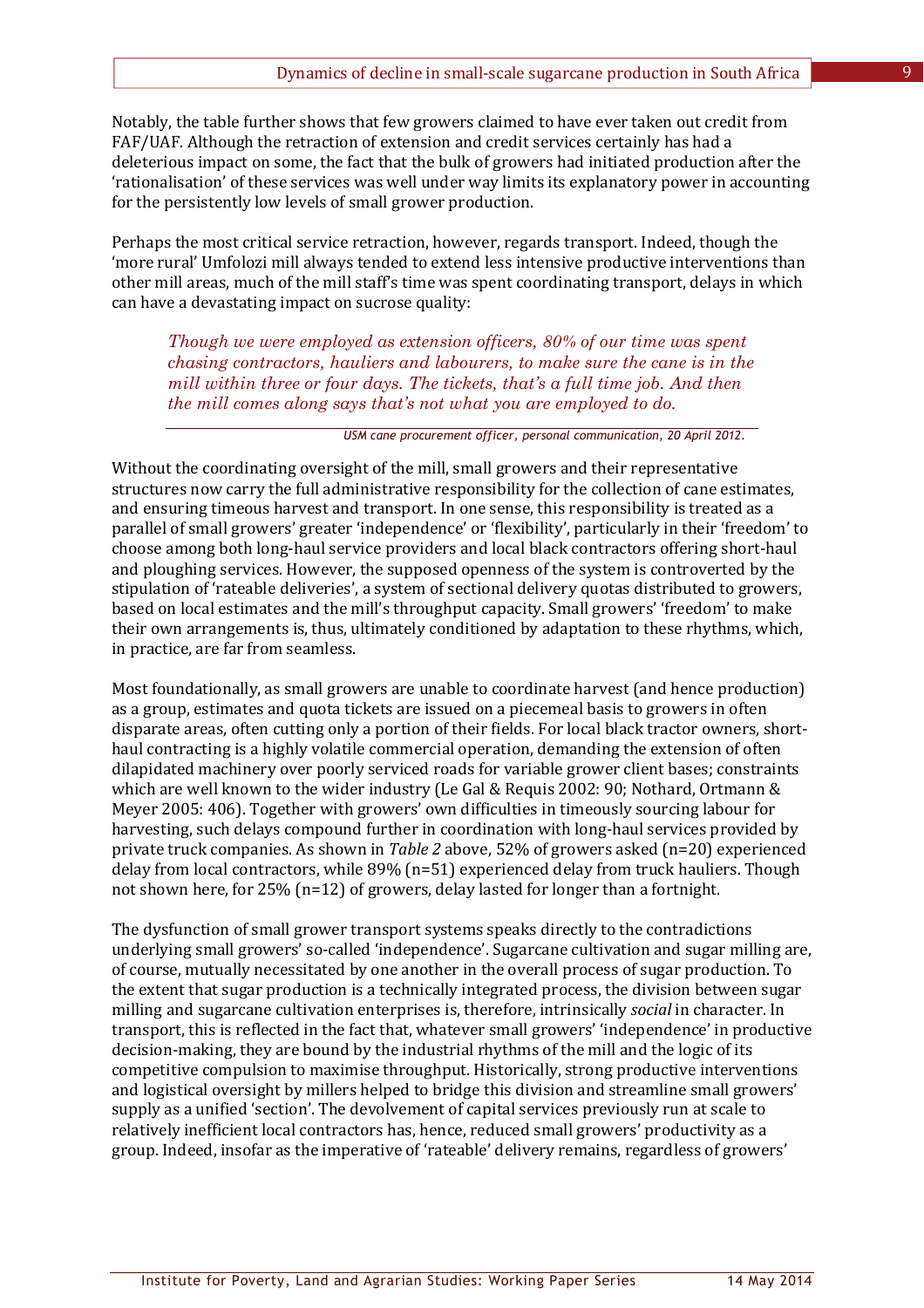actual capability to meet it, what appears at first glance as greater 'autonomy' in decisionmaking in fact represents deteriorating terms of exchange with the mill.

A further corollary is that such underlying faults are, nonetheless, decentred from the mill itself, appearing most directly in tensions between small growers and contractor/haulier agents. In Umfolozi, as in KwaZulu more broadly, contractors have been observed engaging in collusive price-fixing, both by agreeing to never apply the lowest rate for short distances, and by misrepresenting to growers the actual distance travelled to the loading zone (Cobbett 1984: 13; Nothard, Ortmann & Meyer 2004: 235; Grower Support Officer, personal communication, 21 April 2012). Secondly, while nominal rates in transport are set by SACGA, rates in ploughing services are determined by contractors themselves. Unsurprisingly, contractors tend to prefer this less onerous service, and may to some extent effectively offset lower margins in transport with higher net gains in ploughing. Thirdly, however, a general dearth in contractual services for both ploughing and transport shifts the balance of market power in favour of contractors. Typically, both growers and local contractors tend to be publically muted about such tensions, preferring to emphasise their mutual interests and reserve criticism for the more socially distant millers and hauliers. Nonetheless, for many growers, the day-to-day tensions and contradictions of their relationship with local contractors are palpable. As acutely observed by one grower, Mr ZM:

*Contractors and hauliers are expensive, and often provide substandard services. For instance, when they crack the soil they plough very shallow rows, which reduces the number of ratoons you can get from one planting, say eight instead of fifteen. Also, they do not pack the rows tightly enough, say doing 60 lines instead of 100 per hectare, which means you plant less cane and get more weeds. A further problem is that growers must pay for transport in tonnage of cane, but only get paid for sucrose content. So if the grower's sucrose value drops from drought or transport delays, the grower gets paid less, but the contractor gets paid the same amount, even if they are late.*

*Mr ZM, personal communication, 21 February 2012.*

Available production data summarised in *Table 3* below suggest that the impact of deteriorating productive conditions has indeed been severe. Most striking is the low sucrose content of small growers' cane, standing at a maximum of 8.55% and a mean of 7.37% against an industry average of 14.14% (SACGA 2011: 7).<sup>8</sup> Such a low and flat quality range suggests a universal factor suppressing small growers' sucrose values apart from idiosyncratic differences in farming ability and resources. While drought presents itself as the most obvious factor, the substantial transport delays already reviewed are another likely candidate. But, regardless of which of these is more prominent, the upshot is that differences in revenue among small growers are thus almost completely based on *scale* i.e the gross tonnage of cane submitted and hence the total land area under production. Consequently, gross revenue exhibits a very large range, both for the year 2010 and a preceding five year average, reflecting substantial differences in hectares under cane, and to some extent, in land ownership. Yet perhaps most significant are the low measures of average revenue, which in both mean and median terms fall significantly below the annual income of R14 400 received from a government old-age grant (Republic of South Africa 2013). Finally, in addition to their indirect impact on sucrose quality,

<sup>&</sup>lt;sup>8</sup> Sucrose percentages were established by dividing annual 'tons sucrose' over 'tons cane' from data provided by SACGA for growers agreeing to provide their production codes. Notably however, these figures conflict with USM's own data, which indicates the highest small grower sucrose value to stand at 16.83% and the lowest at 8.49% for October 2011 (Mathaba 2011). It is not clear what the basis of this discrepancy might be.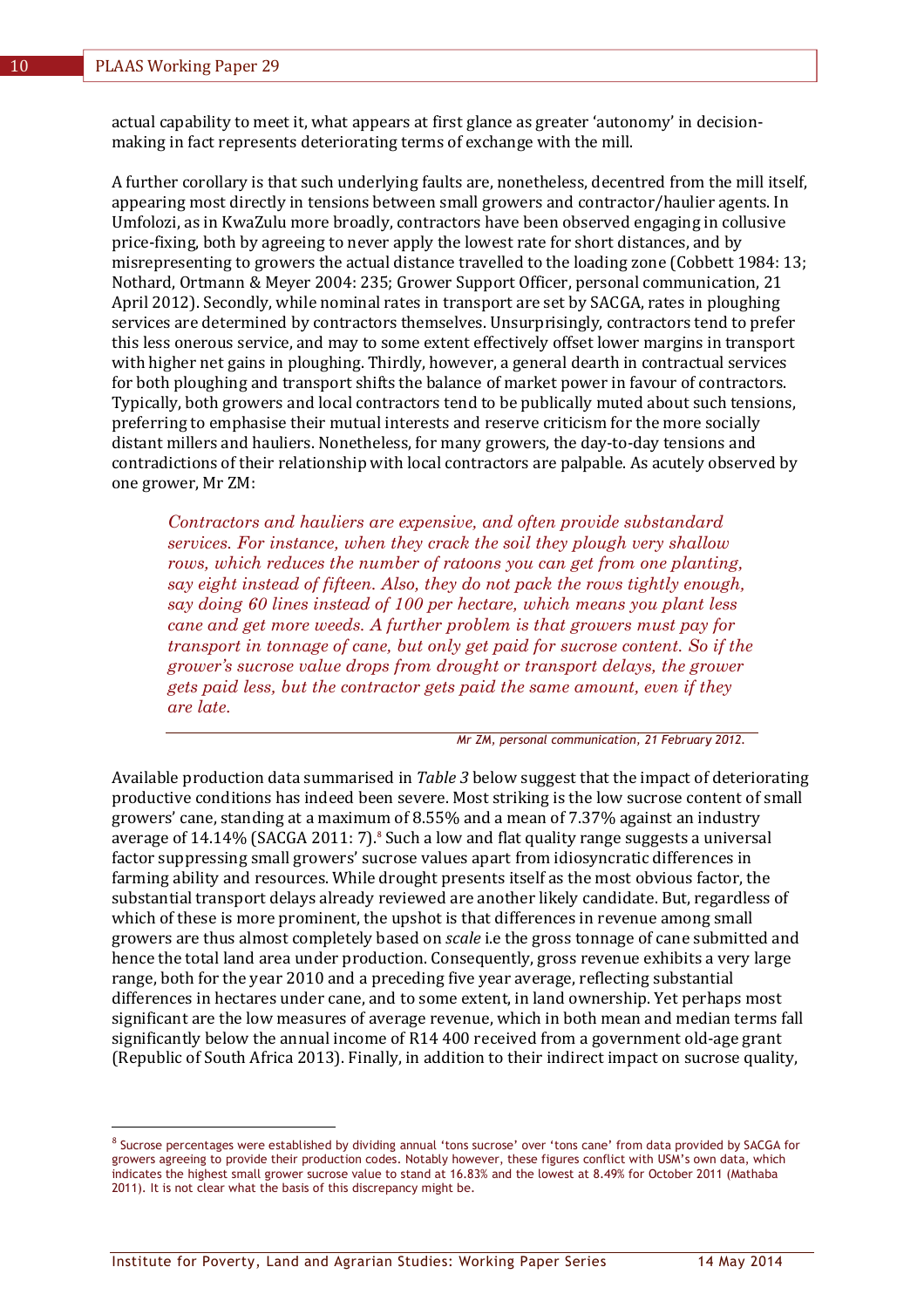the direct cost of transportation is substantive, accounting on average for a third of growers' gross revenue.<sup>9</sup>

|         | Average        | Tons of cane<br>submitted |                | Revenue from cane |                | Proportion of<br>revenue                          |  |
|---------|----------------|---------------------------|----------------|-------------------|----------------|---------------------------------------------------|--|
|         | sucrose<br>(%) | 2010                      | 5-year<br>mean | 2010              | 5-year<br>mean | deducted for<br>transport from<br>last submission |  |
| Mean    | 7.37           | 34.28                     | 38.32          | 11 358.57         | 9 192.40       | 0.35                                              |  |
| Median  | 7.27           | 20.61                     | 27.18          | 6 548.76          | 5 997.35       | 0.33                                              |  |
| Maximum | 8.55           | 157.43                    | 161.41         | 57 314.19         | 42 695.98      | 0.66                                              |  |
| Minimum | 6.72           | 4.90                      | 4.90           | 1 418.46          | 1 212.32       | 0.02                                              |  |
| Valid N | 40             | 34                        | 40             | 34                | 40             | 27                                                |  |

| Table 3: Average annual production and revenue data for small-scale growers |  |  |  |
|-----------------------------------------------------------------------------|--|--|--|
|-----------------------------------------------------------------------------|--|--|--|

## **Above the threshold of desperation: Social grants and limits to exploitation**

Insofar that small growers face severe structural constraints to both expanding of their landholdings and/or improving the efficiency of capital services, one of the few remaining productive responses left open is to commensurately intensify labour. In a context of low levels of adult employment and relatively large homestead sizes,<sup>10</sup> a common accompanying presumption is that more 'independent' small growers farming in former labour reserves have access to both the unpaid labour of family members and to a 'reserve army' of cheap labour.

In reality, however, small growers face considerable constraints in mobilising labour. In their own assessments, almost two-thirds of growers claimed to experience labour shortages from both homestead and casual labour for six conventional tasks of cane cultivation. Unsurprisingly, growers' own understandings of the reasons behind these shortages tended to be pejorative. When asked to speculate as to the reason for labour shortages, social grants $11$  were most commonly cited (42%, n=21) as constituting a disincentive to work in one way or another, with some believing that 'youth' (often but not exclusively referring to children within the homestead) simply aren't interested in agricultural activities (16%, n=8), and others claiming that workers' wage demands were too high (26%, n=13). Often these explanations were given in terms of moral failure, i.e. characterising labour as lazy and overly demanding. The irony of such

<sup>&</sup>lt;sup>9</sup> Since 2006, SASA has instituted a Supplementary Payment Fund (SPF) subsidising small growers delivering less than 200 tons of cane at a rate of R13.30 per ton. Taken from the division of proceeds, the fund is effectively contributed in the proportion of 64% by large-scale growers delivering more than 5 000 tons cane and 36% by the milling companies. Small growers further qualify for flat VAT rate and diesel rebate payments calculated by SACGA to be R15.38 and R2.74 per ton cane, respectively (Armitage, Hurley & Gillit 2009).

<sup>&</sup>lt;sup>10</sup> In my own sample, homesteads exhibited a mean of 10.39 members present most or all nights. Limited 'formal' employment comprising permanent and temporary jobs was found to stand at 12.5%, but if including 'informal' non-grant income sources — including sugarcane — it expanded to 40.1%. These are substantial figures compared to wider Census data at ward and municipal levels, which show limited formal employment of 6.8% and 14.4%, respectively, and expanded employment of 11.7% and 21.7%, respectively. Some qualifications are, however, necessary. Firstly, data from my survey presented here simply represents calculated instances of economic activity against numbers of individuals and adults. Though no individual had more than one 'permanent' form of employment, some individuals claimed more than one type of non-grant income, and it is thus likely that the incidence of individuals claiming 'informal employment' is inflated. Secondly, the Statistics South Africa (StatsSA) database appears to have categorically labelled individuals aged 65 years and older as beyond the age of economic activity, though in reality many such older individuals are involved in economic activities, including but not limited to planting sugarcane (accounting for 37.8% of growers in my own sample). As such, it is likely that StatsSA's own register of economic activity also under-represents the extent of 'informal' economic activity. Nonetheless, even if 'formal' employment is taken by itself, the data is striking: though my sample accounts for only 11.2% of Ward 12's adult population of 4 483, it alone accounts for 20.7% of formal jobs.

<sup>&</sup>lt;sup>11</sup> 'Social grants' here refer to non-contributionary monthly state cash transfers, which constitute the prime foundation of South Africa's welfare system, and, in the context of pervasive structural unemployment, form the main or only consumptive foundation for much of the population. Old-age grants, or 'pensions', for those aged 65 years or older afford the most income, at around R1 200 a month. The Child Support Grant provides much less, around R350, but is just as critical, particularly in its accrual to mothers. Other important grants include the Disability Grant and Foster Care Grant, but are found far less frequently.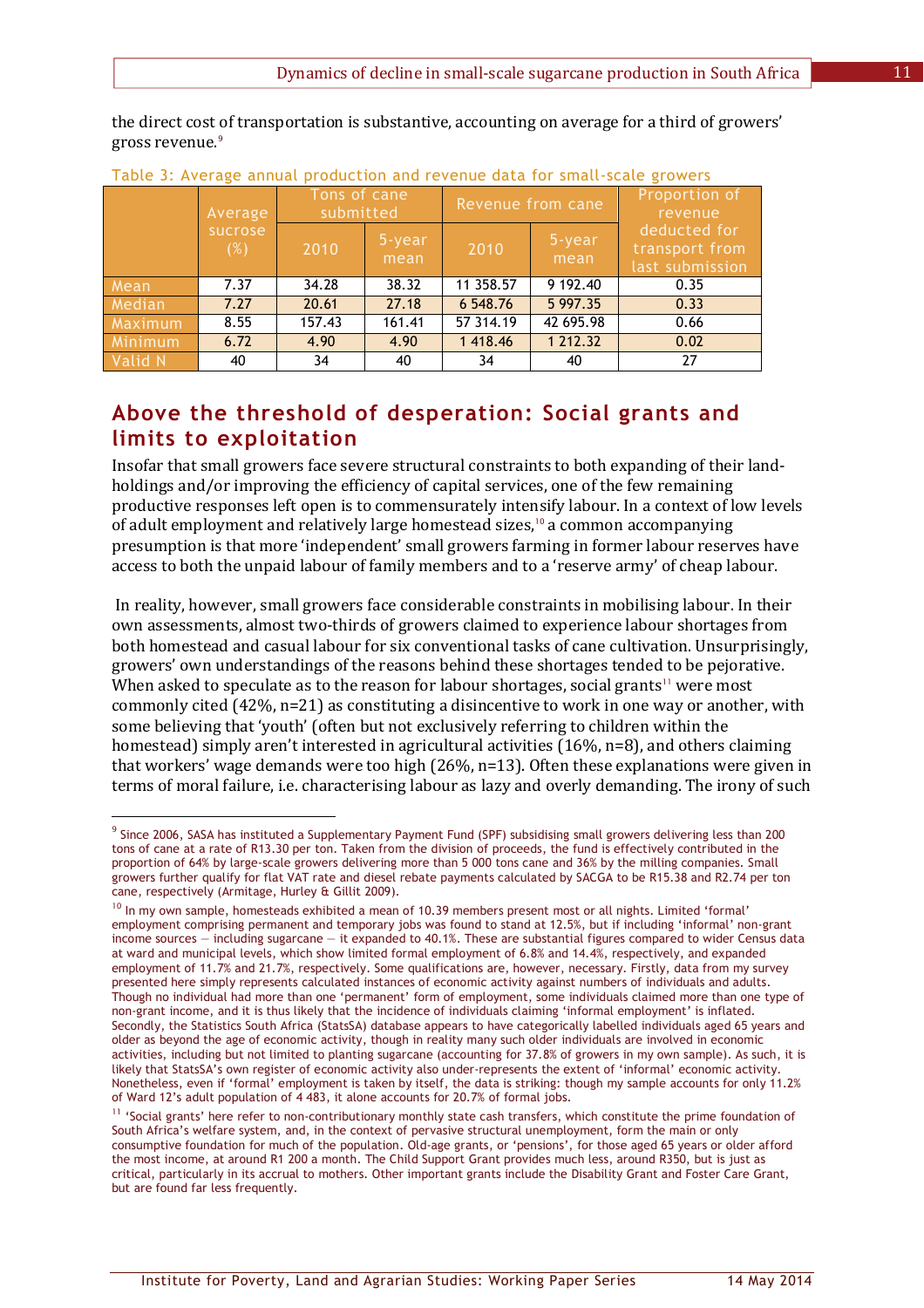statements, of course, is that many homesteads and, indeed, small growers themselves are dependent on social grants for basic food purchases and for labour and inputs. As exemplified in the testimony of NS, a widow from a polygamous marriage:

*Now, however,* [NS] *only has 23 lines on about one eighth hectare (down from three hectares of cane), and in 2011 only cut a half a hectare. She says that the main reason for her drop in production was drought: as she received less money, she was unable to purchase enough fertiliser or hire enough labour for weeding. She doesn't know if things got more expensive because she would just buy things as they were needed, but she suspects that the tractors got more expensive, perhaps due to increased diesel costs. However, because she doesn't know how to use the cow for ploughing, she is dependent on the tractors, and because of decreased returns she couldn't afford to replant. Previously, she would use money from her Child Support Grant and Disability Grant to pay* [for] *the tractor, while using the money from cane to cover other farming and consumption costs, but now she needs to use the grant for consumption. She said she would not take a loan for fear of debt, but still needs money to purchase fertiliser and to pay for labour, which she cannot get for free, even from her children. It is the same situation with her husband's other wives. Nonetheless, she hopes to slowly expand by using her current crop as seed cane.*

*Mrs NS, personal communication, 20 February 2012<sup>12</sup> .*

This moral ambiguity is ultimately underpinned by the material contradiction of small growers' position. Small growers, of course, have no control over the vagaries of climate and little influence on the inefficiencies of 'sectional' services provided by contractors. Compensating for the consequent difference in 'socially average' levels of productivity therefore rests in selectively investing in inputs and managing and committing labour. But, to the extent that drought and delays seem to *ensure* low quality, returns to scale become paramount, and the economic rationality of pursuing or financing intensive labour practices for quality premiums inverts. As such, in addition to the bare structural disadvantage of being 'small', both in terms of land ownership and capitalisation, the final refuge of productive 'control', in labour and husbandry, is systemically undercut.

The role of social grants in mediating this contradiction is pivotal. On the one hand, social grants provide a consistent and reliable foundation for consumption within homesteads, and some cash on hand to pay labour. Indeed, as cane generally provides far too paltry an income off which to survive, social grants have been central to the very persistence of small-scale production at all. But the reverse of the coin is that, by stabilising homestead consumption, social grants simultaneously problematise the naked exploitation of family members thus able to count on reliable food purchases and relatively empowered to legitimately resist arduous cane labour, particularly in favour of school or seeking work.

Grower labour regimes consequently tend to be fairly heterogeneous, combining both paid and unpaid labour from within the homestead with casual labour from neighbours for different tasks. Although precise combinations are highly variable, disaggregation by task reveals that intensity of work nonetheless plays a strong conditioning role on the type of labour employed. As shown in *Figure 3*, homesteads tended to rely only on unpaid homestead labour for the least strenuous tasks of clearing grass, applying top-dressing and applying chemicals (by knap-sack

<sup>&</sup>lt;sup>12</sup> Where testimonies are provided in third person this is because it is an excerpt from notes made during an interview which was directly mediated by the translation services of a research assistant. Where in first person, testimonies were translated ex-post from digital recordings of meetings, where real-time translation services would have been unwieldy or disruptive.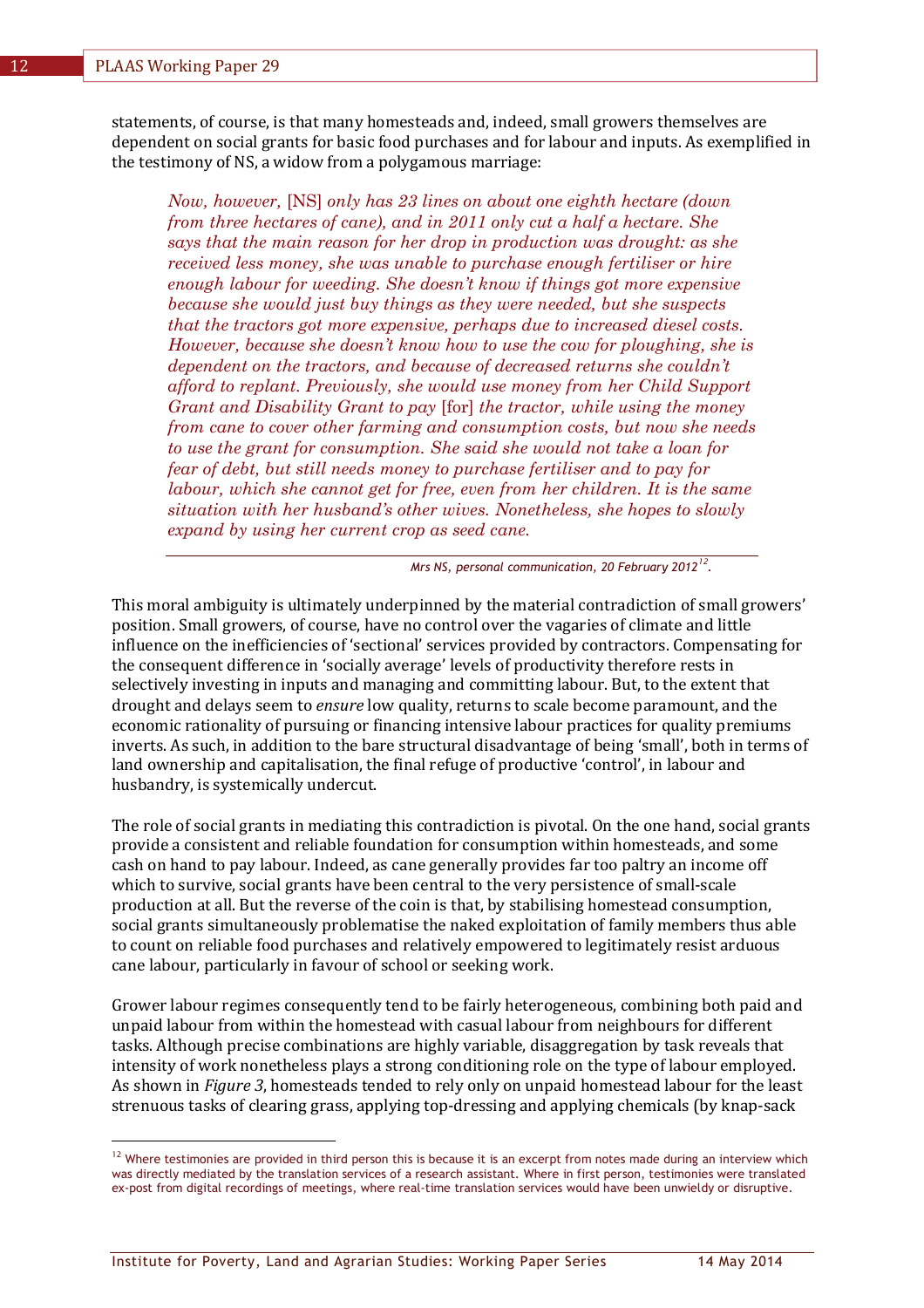sprayer), to the extent that this is done at all. By contrast, the more difficult tasks of weeding and planting tended to be accomplished by paid labour (family and/or casual), whether exclusively or mixed with unpaid homestead labour. Cutting was almost universally accomplished by casual paid labour, being both the most physically demanding task and most imperative for timeous transport.



#### Figure 3: Type of labour used by task

Moreover, in effectively mitigating the 'dull economic compulsion' to cane labour from *within* the homestead, social grants have similarly pulled *other* homesteads above the threshold of desperation at which casual wages from cane form a principal component of consumption. This is most evident in the fact that only homesteads who did not qualify for the higher income oldage grant ever claimed to engage in casual cane labour for survival. Despite the lack of a reservoir of easily exploitable neighbours, the necessity of timeous harvest for transport makes calling upon supplementary labour necessary for all homesteads. For a few with sufficient resources, more readily exploitable labour can be sought further afield. In the case of Mr Z, casual labour is contracted from other areas from those 'who do not have cane, and who survive principally off of him'. Similarly, in the homestead of IM, a desperate 44-year-old man of the same clan name was subsumed into the homestead as a permanent supplement to domestic and agricultural labour. But for many homesteads, engaging in cane labour for neighbours is thus driven less by low wages and more by promise of reciprocation. Such is the case for Ma K:

*When Ma K started growing in 1999, she also began working on neighbour's cane fields so that they would help her when it was time to cut. In those times it was about R20–R30 per stack, which she would spend on small things. The white man's cane farm used to pay a lot more.* 

*Ma K, personal communication, 16 April 2012.*

Perhaps as a consequence of combined imperative to source paid labour and the difficulty of affording it, methods of payment tend towards a social standard, but with some deviations, and wages themselves tended to be small but variable. Generally, wages were provided on a piecework basis, particularly for the more intensive tasks of weeding and cutting, though per-day estimates were also frequently employed for planting and chemical application. The lack of wage compression in particular tasks thus suggests that wage agreements between growers and paid labour, whether from within or without the homestead, are fairly contingent on their interpersonal relations of relative bargaining position, social authority and reciprocity.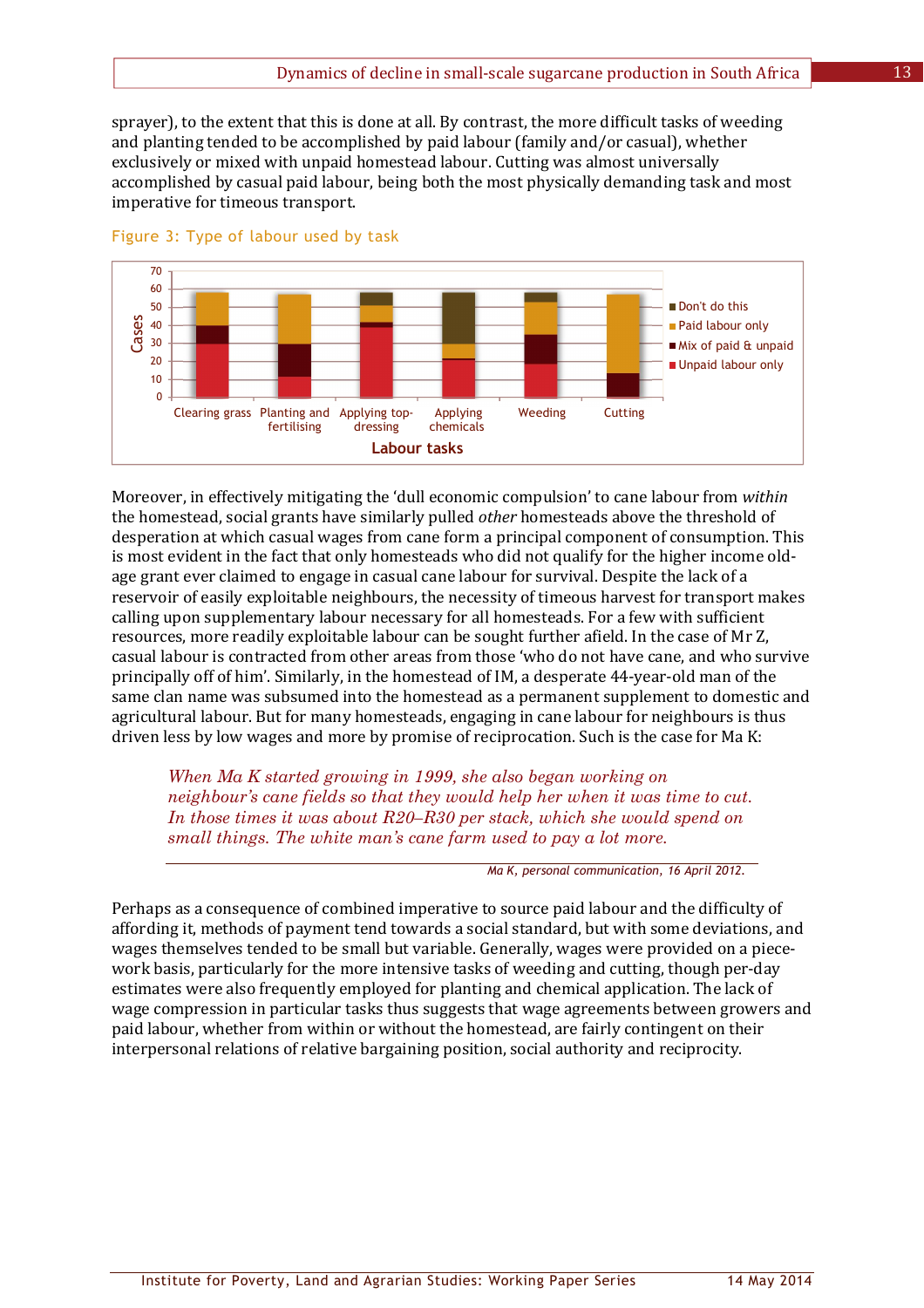| Table 1. McChod and amount or payment per tabour table |       | Per            | Per ha         | Per             | Per             | Per          | Per          |
|--------------------------------------------------------|-------|----------------|----------------|-----------------|-----------------|--------------|--------------|
|                                                        |       | line           | (R)            | day             | stack           | field(R)     | person       |
|                                                        |       | (R)            |                | (R)             | (R)             |              |              |
| <b>Clearing</b>                                        | N     | 16             | $\overline{2}$ | $\overline{7}$  | $\mathbf{0}$    | $\mathbf{1}$ | $\mathbf{1}$ |
|                                                        | Mean  | 15             | 250            | 30              |                 | 200          | 25           |
| grass                                                  | Range | $10 - 20$      | 200-300        | $10 - 100$      |                 | 200          | 25           |
|                                                        | N     | 9              |                | 33              |                 |              |              |
| Planting                                               | Mean  | 12             | 120            | 21              |                 |              |              |
|                                                        | Range | $8 - 20$       | 120            | $10 - 35$       |                 |              |              |
|                                                        | N     | $\overline{2}$ | $\mathbf{1}$   | 7               |                 |              |              |
| Applying top-                                          | Mean  | 10             | 200            | 15              |                 |              |              |
| dressing                                               | Range | 10             | 200            | $5 - 30$        |                 |              |              |
| Applying                                               | N     |                |                | 6               |                 |              |              |
|                                                        | Mean  |                |                | 53              |                 |              |              |
| chemicals                                              | Range |                |                | 20-100          |                 |              |              |
|                                                        | N     | 24             | $\overline{2}$ | $5\overline{)}$ |                 |              |              |
| Weeding                                                | Mean  | 14             | 450            | 24              |                 |              |              |
|                                                        | Range | $10 - 20$      | 300-600        | $15 - 35$       |                 |              |              |
|                                                        | N     |                |                |                 | $\overline{55}$ |              |              |
| Cutting                                                | Mean  |                |                | 50              | 46              |              |              |
|                                                        | Range |                |                | 50              | $20 - 55$       |              |              |

#### Table 4: Method and amount of payment per labour task

While variable wages remain too low to be a significant basis of savings for homesteads without old-age grants or substantial employment, wages nonetheless stand as a considerable cost to growers. Indeed, despite dismissing the wages she received in cutting, like many other growers, Ma K also cited the high cost of labour as a chief constraint. Rough calculations from survey data and secondary sources show overall per-hectare costs between R5 852 and R6 352, comparing well with SACGA's own calculation of around R7 148 (Armitage, Hurley & Gillit 2009: 362). The total was accounted for almost evenly by paid labour and inputs, respectively at 35%–39% and 31%–37% of the total, with ploughing the single greatest cost at R1 758 (28%–30%). Arranged slightly differently in *Table 5* below, average annual per hectare input and labour costs amounted to between R2 578 and R3 078 (or 44%–48% of the total), with cane establishment costs by themselves amounting to R3 274 (or 52%–56% of the total).

| Annual ('ratoon') | Mean (R/ha)                     | Total $(\%)$ |            |
|-------------------|---------------------------------|--------------|------------|
| Input             | Applying top-dressing           | 691          | 12%-11%    |
|                   | Applying chemicals              | 417          | 7%         |
|                   | Clearing                        | 267          | $5% - 4%$  |
|                   | Applying top-dressing           | 189          | 3%         |
| Labour            | Weeding                         | 613          | 10%        |
|                   | Applying chemicals              | 201          | 3%         |
|                   | Cutting                         | 200-700      | $3% - 11%$ |
| Sub total         |                                 | 2 578-3 078  | 44%-48%    |
|                   | Semi-Variable ('establishment') |              |            |
| <b>Input</b>      | Preparing fertiliser            | 626          | 11%-10%    |
|                   | Seedcane                        | 531          | $9% - 8%$  |
| Labour            | <b>Tractor tilling</b>          | 1758         | 30%-28%    |
|                   | <b>Planting</b>                 | 359          | 6%         |
| Sub total         |                                 | 3 2 7 4      | 56%-52%    |
| Total             |                                 | 5 852-6 352  | 100%       |

|  |  |  |  |  |  | Table 5: Estimate of per hectare ratoon and establishment costs |  |
|--|--|--|--|--|--|-----------------------------------------------------------------|--|
|--|--|--|--|--|--|-----------------------------------------------------------------|--|

Although not strictly comparable with annual revenue, these per-hectare cost projections nonetheless shed some light on the tight margins small growers face and a rough guide to the relative income contribution of sugarcane production. If the mean proportional transport cost is applied to the higher 2010 mean of R11 358.57 from *Table 3*, the resultant deduction of R3 975.30 would leave only R7 383.27; a sum itself insufficient to push a single individual out of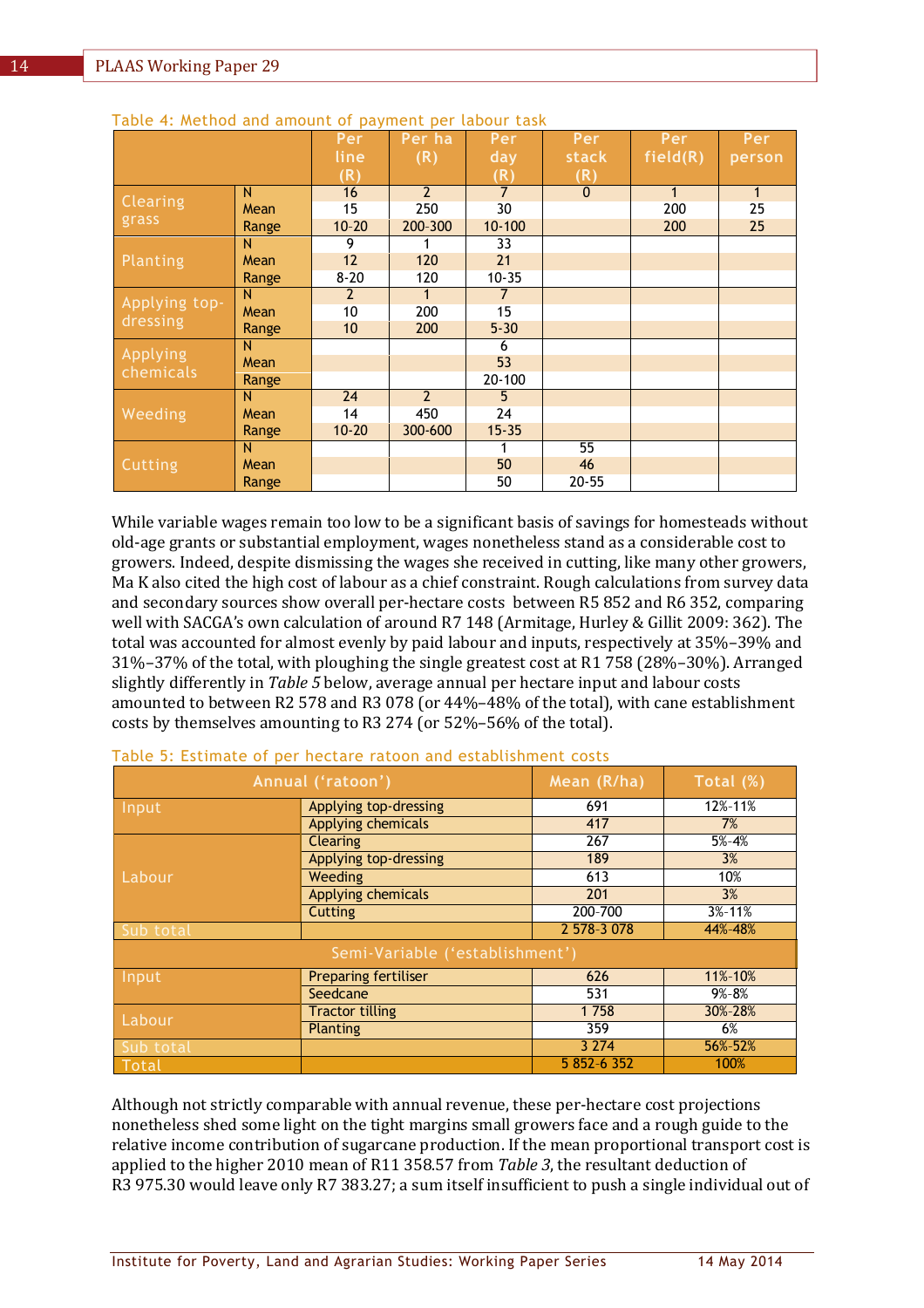'poverty' in terms of governments' rough R524 per capita per month poverty line (National Planning Commission 2013). Finally, this remaining average *annual* revenue is almost eclipsed by the average costs of establishing and producing *a single hectare*; leaving just R1 531–R1 031 by my own calculations and an even more pitiful R235 if SACGA's figures are used.

While even such rough figures indicate that sugarcane does not afford most small growers a sufficient income to survive, several qualifications are worth noting. Perhaps most obviously, not all costs are indeed borne by growers all the time. Any unpaid labour that might be extracted from small growers themselves or from family members, or in reserving inputs, is thus something of a net 'savings'. While skimping on tasks or inputs negatively impacts on cane quality, as already noted, any relative gains from more intensive labour practices are all but categorically offset by the devastating impact of drought and sizable harvest-to-crush delays.

Finally, establishing cane accounts for a high proportion of overall costs. Indeed, if only annual ratoon management costs are borne, per hectare returns are increased by R2 700–R4 000, highlighting the critical significance of the number of ratoons received for each planting to small grower income. Indeed, as has already been noted in passing, for many poorer small growers in particular, involvement in sugarcane was foremost premised on it being established by another party, whether by the mill or, more commonly, by lease arrangement with a neighbour. Faced with sometimes insurmountable establishment costs promising to reduce grower margins to negligible levels (if not outright loss) on the first cutting; poor prospects for subsequent ratoon cuttings thus further tilt the intuited calculus of cane's income relevance.

## **4. PATTERNS OF SOCIAL DIFFERENTIATION**

Thus far, analysis and discussion has focused on small-scale growers as a group to critically explore shifting relations of a largely 'vertical' nature; i.e. between growers, contractors, millers and the wider industry. While the influence of these 'vertical' shifts on the cost-price 'squeeze' discussed thus far have had a generalised impact, they have not been felt evenly. This section thus seeks to switch to a more 'horizontal' frame to examine current patterns of material inequality, interrogate the differential impact of sugarcane cultivation on growers' overall 'livelihood' or accumulation trajectories, and to explore the different strategies being pursued in order to further elucidate the particular tensions and contradictions of small-scale production under conditions of relative decline.

### **Small but unequal: Asset, land, and job distribution among small growers**

As has already been intimated, despite satisfying the categorical conditions of being 'small' farmers growing crops under customary tenure in rain-fed conditions, growers are, of course, not homogenous. In order to yield some insight into the scope of material inequality in Madwaleni/ Shikishela, I used an asset ranking procedure to divide respondent homesteads into asset quartiles as 'wealth groups', with '1' representing the lowest or 'poorest' homesteads and '4' representing the highest or 'richest'. Though a statistical construct, the distributional impacts of this procedure do provide an important guide to the terrain of social difference.

Amongst the starkest distributional patterns emerging from the grouping procedure concerned the number and types of income sources found within each grower homestead, summarised in *Table 6*. It is, firstly, notable that despite the substantive importance of social grants in forming a consumptive baseline, they are not statistically significant differentiators of wealth, except in graduation from the poorest to second-poorest quartile. Non-grant income sources, by contrast, feature an unambiguous ascent from the poorest to richest quartiles. In addition to the positive impact of the sheer number of income sources on homestead asset wealth, the quality of income sources is also clearly influential. While instances of all kinds of employment were too low to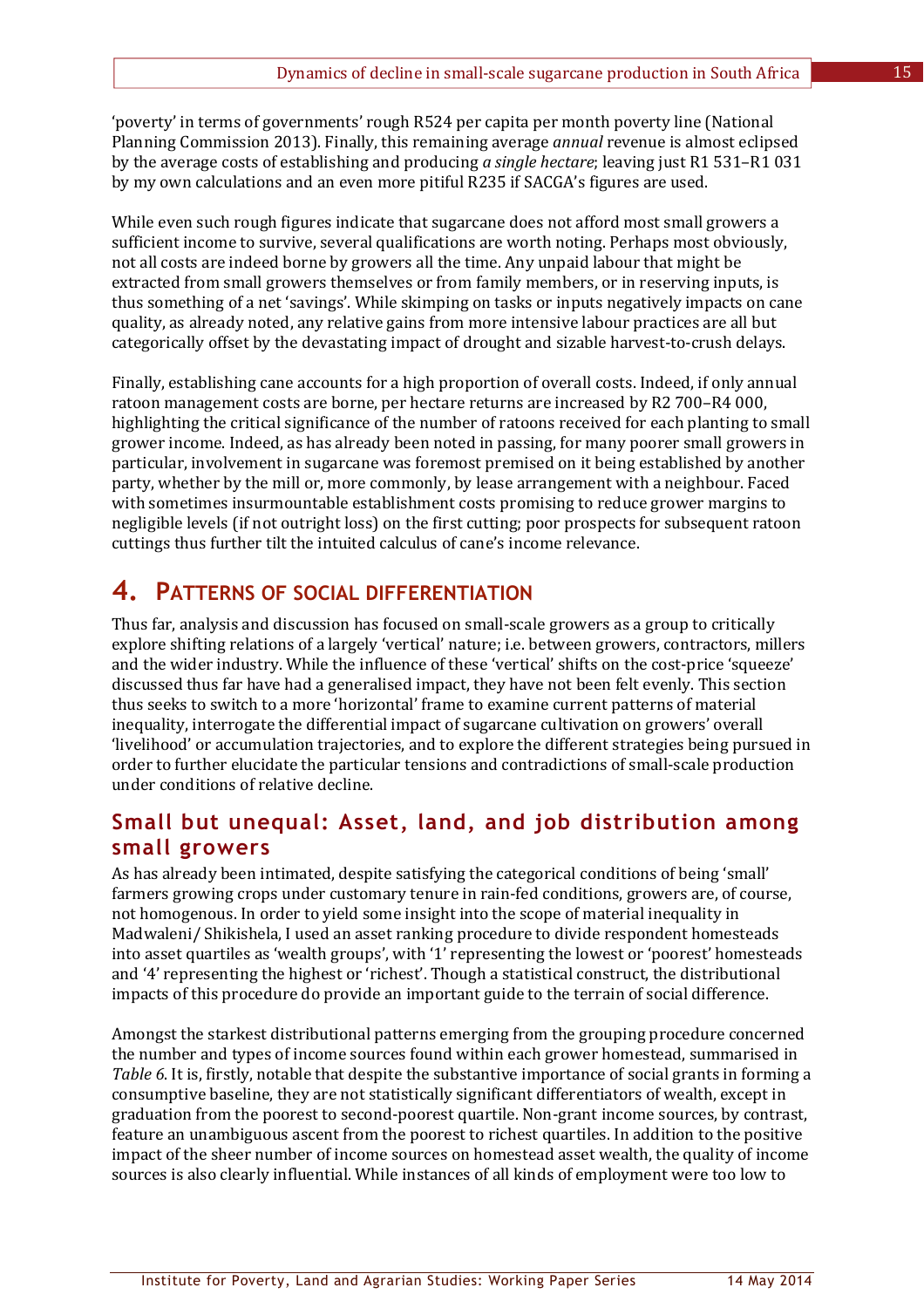make any impact on the median, there is a clear correspondence between asset ranking and absolute concentrations of ascending grades of employment. The richest quartile notably claimed 50% of all permanent jobs in the sample, with the second-richest quartile claiming 34.6% of all temporary jobs, and the second-poorest quartile claiming 44.4% of all 'nonagricultural income activities without employees' (typically the sale of handicrafts). The poorest quartile, meanwhile, displayed low concentrations in this type of income activity as well as permanent jobs, though it also displayed a significant number of temporary jobs.

| Asset group    |               | <b>Number</b><br>of non-   | Number<br>of.    | Number of homestead members earning<br>income from |                  |                                                  |  |
|----------------|---------------|----------------------------|------------------|----------------------------------------------------|------------------|--------------------------------------------------|--|
|                |               | grant<br>income<br>sources | social<br>grants | Permanent<br>job                                   | Temporary<br>job | Non-agri income<br>activity without<br>employees |  |
|                | Median        |                            | 2                |                                                    | 0                |                                                  |  |
|                | Sum           |                            | 69               |                                                    | 6                |                                                  |  |
|                | Column Sum %  |                            | 27.3%            | 6.3%                                               | 23.1%            | 5.6%                                             |  |
|                | <b>Median</b> | $\overline{\phantom{0}}$   |                  | 0                                                  | $\Omega$         | 0                                                |  |
|                | Sum           |                            | 61               |                                                    | 5                | 8                                                |  |
|                | Column Sum %  |                            | 24.1%            | 15.6%                                              | 19.2%            | 44.4%                                            |  |
|                | <b>Median</b> | ٦                          |                  |                                                    | O                |                                                  |  |
|                | Sum           |                            | 58               | 9                                                  | 9                | 4                                                |  |
|                | Column Sum %  |                            | 22.9%            | 28.1%                                              | 34.6%            | 22.2%                                            |  |
|                | Median        | $\overline{4}$             | 3                | 0                                                  | $\Omega$         | 0                                                |  |
| $\overline{4}$ | Sum           |                            | 65               | 16                                                 | 6                |                                                  |  |
|                | Column Sum %  |                            | 25.7%            | 50.0%                                              | 23.1%            | 27.8%                                            |  |

#### Table 6: Distributions of income sources by asset group

The ranking procedure similarly reveals a substantial correspondence between homestead asset wealth and land, tractor and cattle holdings, as summarised in *Table 7*. Tractor ownership features the most direct ascension, with more than half of all tractors further concentrated in the richest quartile. Similarly, only the richest quartile claimed enough cattle to make an impact on the average, with a median of eleven. Although absolute numbers of cattle tend to rise directly with asset wealth, the poorest quartile shows greater concentrations of cattle than either quartile two or three. This may indicate that using asset groups is disguising the wealth of some homesteads who choose to invest in cattle rather than 'assets', but who are not numerically significant enough to make an impact on the average.

| Asset group |              | <b>Total homestead</b> | Land in    | Area under | Homestead    | <b>Tractor</b> |
|-------------|--------------|------------------------|------------|------------|--------------|----------------|
|             |              | land (ha)              | <b>use</b> | cane       | cattle       | ownership      |
|             | Count        | 21                     | 21         | 21         | 21           | $\mathbf{0}$   |
|             | Median       | 3.00                   | 1.50       | 1.00       | $\Omega$     |                |
|             | Sum          | 77.13                  | 53.13      | 32.83      | 70           |                |
|             | Column Sum % | 17.9%                  | 19.8%      | 15.7%      | 20.8%        |                |
|             | Count        | 19                     | 19         | 19         | 19           | 3              |
|             | Median       | 2.50                   | 1.50       | 1.00       | $\mathbf{0}$ |                |
|             | <b>Sum</b>   | 62.00                  | 30.75      | 29.25      | 34           |                |
|             | Column Sum % | 14.4%                  | 11.5%      | 14.0%      | 10.1%        |                |
|             | Count        | 17                     | 17         | 17         | 17           | $\overline{4}$ |
|             | Median       | 5.00                   | 3.00       | 2.50       | $\mathbf{0}$ |                |
|             | <b>Sum</b>   | 112.75                 | 52.00      | 48.00      | 52           |                |
|             | Column Sum % | 26.1%                  | 19.4%      | 23.0%      | 15.5%        |                |
|             | Count        | 17                     | 17         | 17         | 17           | 11             |
| $\vert 4$   | Median       | 9.50                   | 7.00       | 3.50       | 11           |                |
|             | <b>Sum</b>   | 179.50                 | 132.50     | 99.00      | 180          |                |
|             | Column Sum % | 41.6%                  | 49.4%      | 47.4%      | 53.6%        |                |

#### Table 7: Land ownership and use by asset group

In terms of land, *Table 7* shows that median ownership of land, land in use, and area under cane all ascend directly from poorest to richest, except for a small dip in median land ownership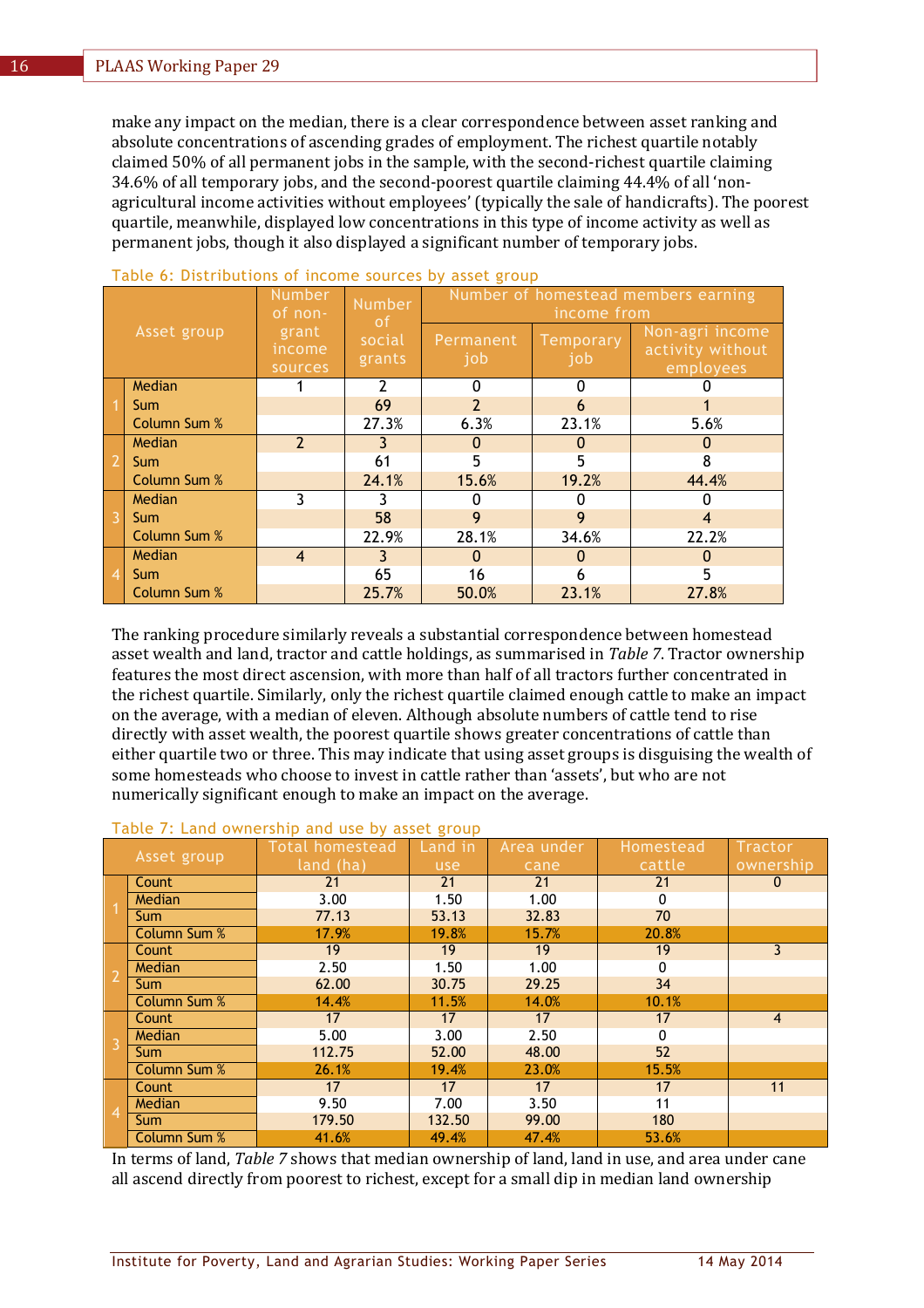between quartiles 1 (3ha) and 2 (2.5ha). *Figure 4* further graphically illustrates that the two richer quartiles claim more than double the amount of land than the poorer two.



Though the richest quartile exhibits by far the highest absolute concentrations of land, land in use and area under cane, it is further notable that cane accounted for almost all cropping in the middle quartiles, with only the poorest and richest quartiles holding significant amounts of land under non-cane crops.<sup>13</sup> As the group with the largest area under cane, average production and revenue from cane is far more significant for the top quartiles, despite similarly yielding stubbornly low sucrose content (as shown in *Table 8*).

| Asset<br>group | Mean<br>sucrose (%) | Mean tons of<br>cane submitted<br>2010 | Tons of<br>cane 5-year<br>mean | 'Mean revenue.<br>from cane<br>2010(R) | Revenue from<br>cane 5-year<br>mean $(R)$ |
|----------------|---------------------|----------------------------------------|--------------------------------|----------------------------------------|-------------------------------------------|
|                | 7.45                | 21.33                                  | 34.38                          | 6 860.05                               | 7 843.00                                  |
|                | 7.43                | 19.38                                  | 23.56                          | 6 002.48                               | 5 3 3 7 . 7 8                             |
|                | 7.22                | 36.03                                  | 37.29                          | 12 389.11                              | 9 8 5 4 . 4 5                             |
|                | 7.35                | 46.77                                  | 67.04                          | 15 899.89                              | 16 084.95                                 |

#### Table 8: Annual production data by asset group

The grouping procedure also revealed significant impacts on the demographic composition of homesteads, as shown in *Table 9*. It is perhaps most notable that median homestead size increases from the second quartile (8) to the fourth (13), though the poorest indicated more members than the second (9). There is a clear gendered dimension to the trend, with median numbers of men increasing with asset wealth, while numbers of adult women remain stable. If these median figures are expressed as a ratio, poor homesteads are hence revealed to include higher proportions of women. Similarly relative homestead asset wealth also has an impact on gendered distributions of registered growers and homestead heads, with females in both groups disproportionately concentrated in the lowest asset groups. While this is perhaps unsurprising, given the stylised tendency of customary structures to afford lower or more circumscribed social status to women, it is still significant that two female-headed homesteads are indeed in the richest quartile, and seven in the second.

#### Table 9: Homestead demographics, gendered distribution of growers, and homestead heads by asset group

| Asset<br>group | Sugarcane<br>grower's<br>gender |                         | Homestead<br>head's gender |  | <b>Homestead</b><br>size | Adult men | Adult<br>women in<br>homestead homestead | Median<br>ratio of<br>women to | <b>Children</b><br>$(< 18)$ in<br>homestead |  |
|----------------|---------------------------------|-------------------------|----------------------------|--|--------------------------|-----------|------------------------------------------|--------------------------------|---------------------------------------------|--|
|                |                                 | Male Female Male Female |                            |  |                          |           |                                          | men                            |                                             |  |
|                |                                 | 14                      |                            |  |                          |           |                                          | 66.66%                         |                                             |  |
|                |                                 | 14                      | 15                         |  |                          |           |                                          | 60.00%                         |                                             |  |
|                |                                 |                         | 10                         |  | 10                       |           |                                          | 50.00%                         |                                             |  |
|                | 13                              |                         | 15                         |  | 13                       |           |                                          | 44.44%                         |                                             |  |

<sup>&</sup>lt;sup>13</sup> Non-cane cropping, however, only refers to relatively substantial field cropping, and did not include homestead 'gardens' of <0.5 ha, which were far more pervasive.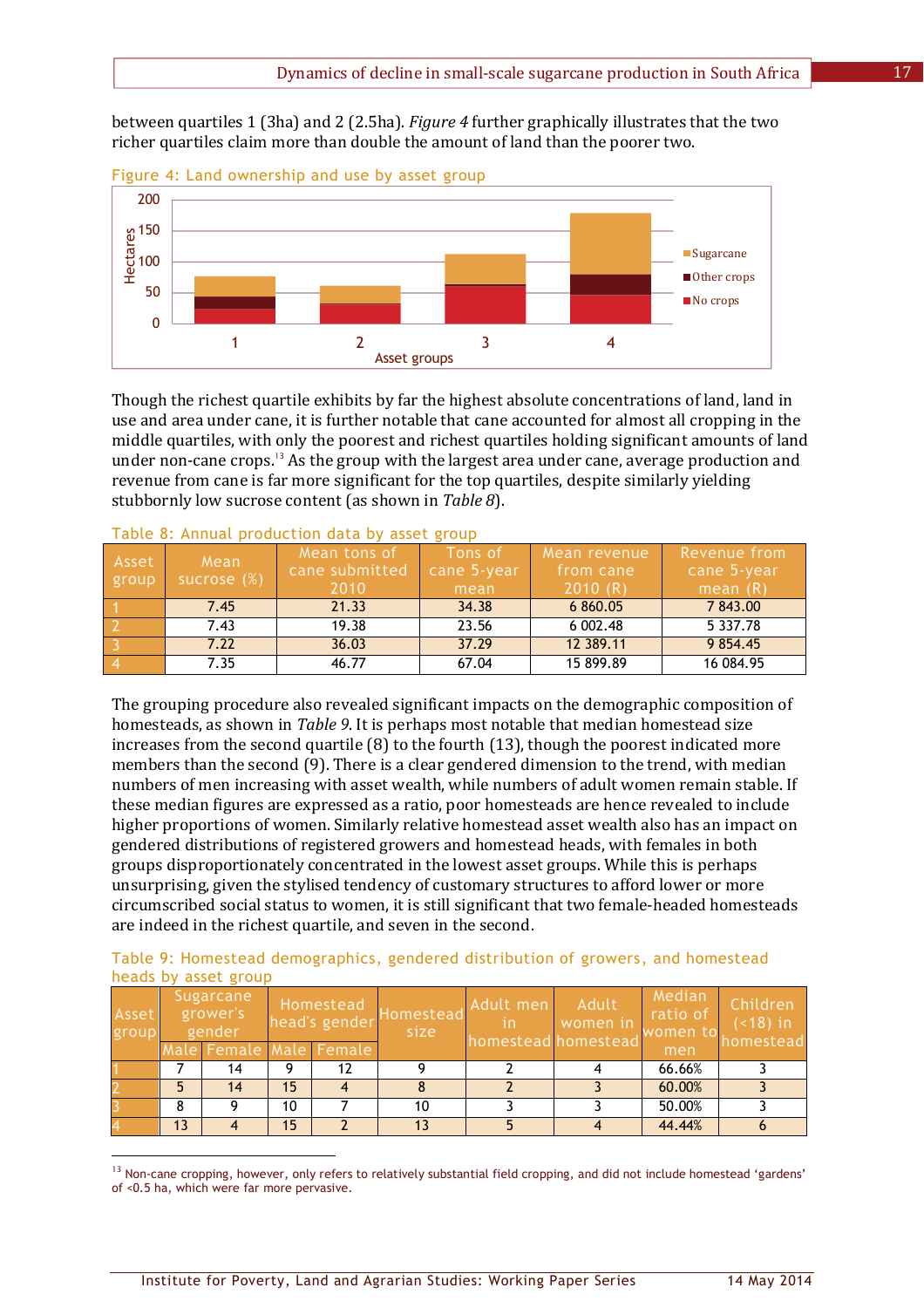Gendered demographic impacts notwithstanding, the relation between asset wealth and homestead size tends to also be mediated by the number of homestead members earning an income against the number of 'dependants', defined here as children under 18 years old and adults without any kind of income. As shown in *Table 10,* the median number of both 'dependants' and adults earning an income tends to gradually rise with asset wealth, though in terms of 'dependants' this would appear to be related largely to greater median numbers of children in the richest quartile. Perhaps for this reason, median ratio of income earners to 'dependants' tends to rise to the third wealth quartile until dropping off in the fourth.

|  | <i>income</i> | Asset Adults earning an Adults not earning Dependants Dependency ratio<br>an income |      |  |  |
|--|---------------|-------------------------------------------------------------------------------------|------|--|--|
|  |               |                                                                                     | 0.33 |  |  |
|  |               |                                                                                     | 0.45 |  |  |
|  |               |                                                                                     | 0.73 |  |  |
|  |               |                                                                                     | 0.44 |  |  |

|       |  |  |  |  |  | Table 10: Adults earning income, adults not earning an income, and dependants by asset |  |
|-------|--|--|--|--|--|----------------------------------------------------------------------------------------|--|
| group |  |  |  |  |  |                                                                                        |  |

As is clear from the ranking procedure, inequality in Madwaleni/ Shikishela is distributionally marked by a convergence of measures of material 'wealth'. Relatively 'rich' homesteads tend not only to have access to greater labour endowments and access to more income sources of better quality, but also account for the bulk of means of production, i.e. in land, tractors and, to some extent cattle. There is, further, a clear gender dimension to wealth, as poorer homesteads not only tend to feature a high proportion of female heads, but are also composed by higher proportions of women. To some extent, these variables appear as self-explanatory in a fairly stylised way: employment for instance yields higher incomes to purchase consumptive and productive goods; gender imbalances reflect the customary location of authority in men, etc. But while being strongly suggestive, these static patterns cannot illuminate the underlying dynamic processes.

### **Convergent pressures, divergent paths: Exploring the uneven impact of cane production**

To interrogate more substantive causal relations, 22 growers were subjectively selected for interview based on different material and socio-economic configurations. Following Oya's (2007) variant employ of 'accumulation histories', the interview focus was on tracing the shifting material circumstances of growers' lives, with particular attention given to the role of cane production. By this method, some sense of longitudinal trajectory can be fathomed, yielding significant patterns across cases and a more informed vantage from which to analyse the impact of cane production on dynamics of social differentiation.

The emphasis here on dynamic factors in cane production, rather than a static typography, has led me to group these histories in terms of their current productive trajectory. The precise categorical groupings are drawn from Scoones et al (2011), who more recently employed the typology formulated by Dorward et al (2009), supplemented by my own addition of two categories relevant to the context. Hence, growers are grouped according to whether they are:

- stepping up' growers who are expanding production/re-investing in sugarcane;
- 'hanging in' growers who have managed to maintain a relatively stable level of production, despite exacerbating constraints;
- 'stepping down/out' growers who are maintaining production but have been compelled to reduce the scale of their operations; and growers who are advantageously diversifying out of sugarcane production;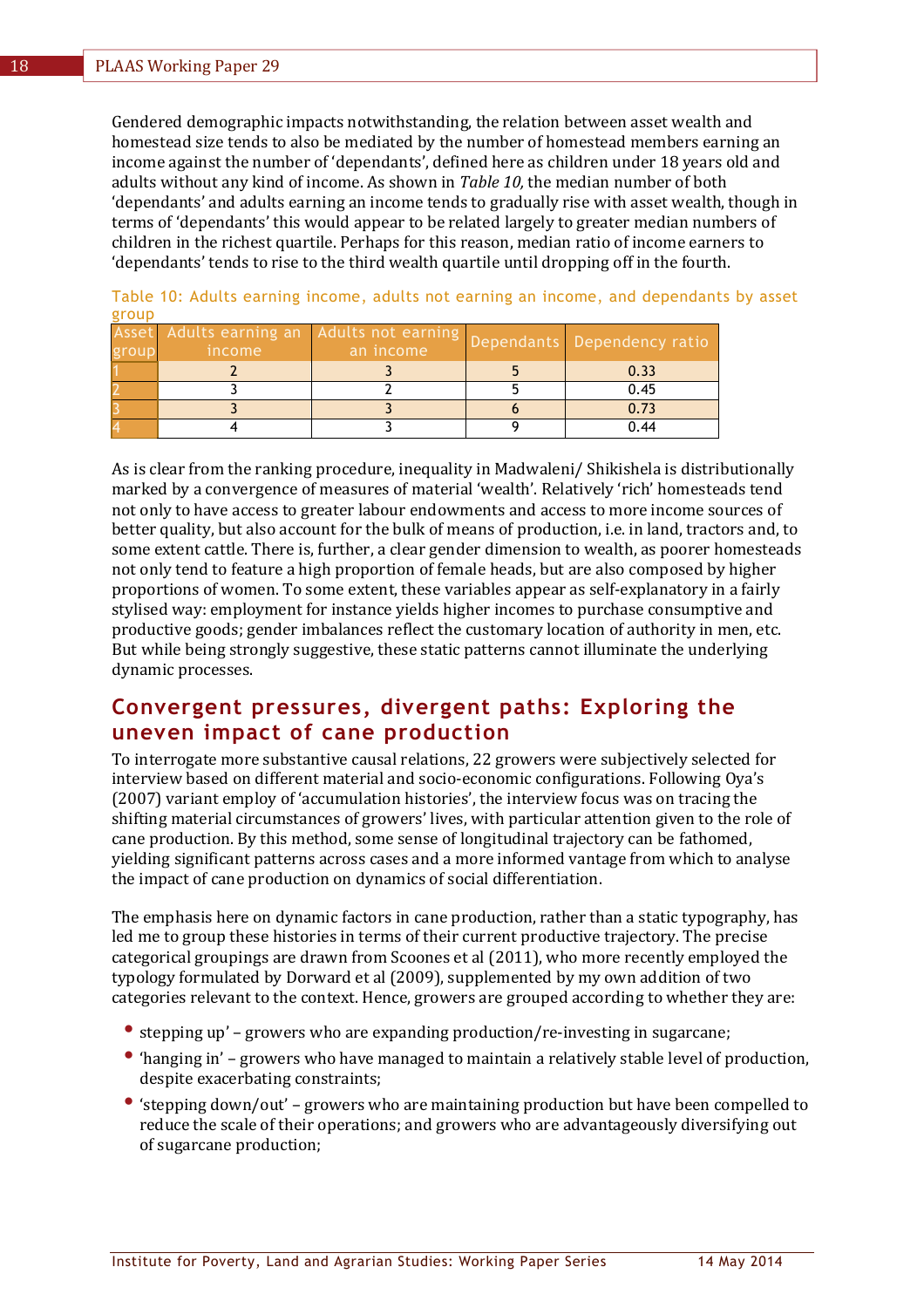- 'dropping out/dropped out' growers whose production is in terminal decline or who have abandoned production;
- 'creeping back?' growers who had dropped out or faced severe reductions but are attempting to incrementally re-start or expand production.

### **Stepping up: Contractors with cane**

In the face of arguments that locate small growers' decline purely on agronomic grounds, these four growers have been expanding their sugarcane enterprises year-on-year. Of all the growers grouped in terms of 'trajectory', they are further marked by significantly consistent basic descriptive characteristics. The most obvious common feature is that all four are local contractors with significant landholdings of between 6 ha and 25 ha, high proportions of which are under cane production. All growers/ contractors are male, but two were notably younger, unmarried and did not consider themselves 'heads' of the homestead. Three homesteads were also notably in the 'richest' asset quartile, with one in the second-richest quartile. Three also similarly had above-average homestead sizes, and three had more than ten cattle; though one, notably, had none. Only one homestead had access to any kind of 'formal' employment other than contracting and sugarcane; however, it is clear that in all other respects these homesteads show a striking confluence in all of the signals of 'wealth' outlined earlier.

Despite the current lack of jobs, historical wages nonetheless played a critical role in providing savings for investment in cane. Indeed, for Mr Z, SZ and UM, initial investments were premised almost entirely on savings garnered from wage employment, which for the latter two constituted relatively skilled or supervisory roles. For UM in particular, historical wages also formed the main fund for the original purchase of his tractor. Only in TN's family (case three) was the original investment for cane premised on non-wage sources, specifically from the prior sale of cabbage and cotton on his family's significant land endowments.

Perhaps more fundamentally, access to substantial swathes of land further formed a necessary pre-condition for substantial sugarcane production. In all four cases, original settlement in Madwaleni/ Shikishela was notably impelled by the hallmarks of apartheid-era dispossession (from St Lucia) and eviction (from labour tenancy), and, perhaps unsurprisingly, allocations seem to have been premised on lineal links to existing residents or state officials. However, customary allocations were not the only means by which land was acquired; while customary tenure is often portrayed as being constituted 'outside' of market relations, in three out of four cases more land was at some point acquired in a 'vernacular' (Chimhowu & Woodhouse 2006) cash exchange legitimated by the *induna*, all of which were further motivated by a desire and capability to extend sugarcane cultivation.

While in some cases initial expansion was predicated on particularly good harvests or sustained wage investments, in nearly all cases contractors observed that the cross-subsidisation of their contracting and sugarcane operations was key to their persistence under prevailing drought conditions. Most pertinently, the perpetual cash-flow generated by contracting has provided sufficient cash on hand to afford sustained input and labour purchases. But, while contracting has been essential to providing cash for cane, likewise bulk proceeds from cane have been essential to sustaining costly tractor repairs and maintenance. Indeed, perhaps most revealing is that just as the only small growers who appear to have 'stepped-up' sugarcane production are contractors, the only contractors who have survived are substantial sugarcane growers.

Thus, although in one sense sugarcane and contracting operations have *enabled* one another, it seems equally true to say that they have *compelled* one another. Indeed, while it has been noted that contractors who have survived the generalised decline in grower client-base have organised cartel-like institutions, this is not to suggest that contractors are free from competitive market pressures, even in regards to ploughing services. Rather, such pressures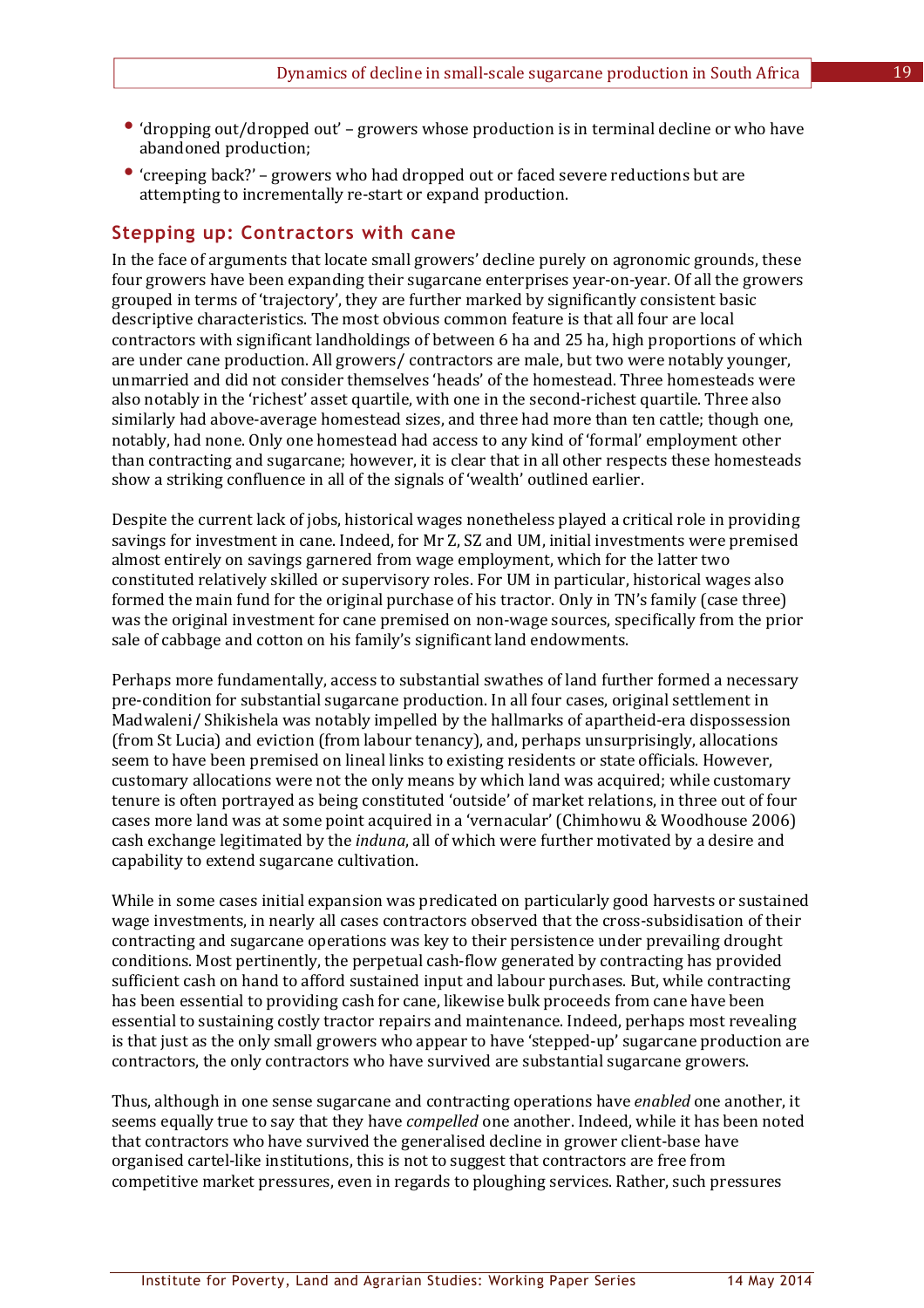seem simply to be premised less on direct competition for clientele so much as meeting 'socially average' levels of productivity. Clearly, contracting has been rendered unsustainable as a standalone enterprise by high diesel costs and relatively high rates of depreciation encountered in servicing disparate growers on poor-quality roads; a reality exacerbated by the poor state of used tractors at the time of purchase. Hence, where extending (an already diminished) smallscale grower client bases cannot be accomplished without further extending their machinery, cross-subsidisation with cane is necessary to cover these costs.

Certainly, the tractor can be used to lower own-ploughing and transport costs in cane production, and revenue from contracting also enables the timely purchase of inputs. This, indeed, is what allows the contractor-grower to garner a *surplus from cane*, such that crosssubsidisation is possible. But, to paraphrase Marx, it is this surplus extracted from the 'living labour' of cane production that is subordinated or 'sucked' by the 'dead labour' of contracting; inefficiencies in which make its 'vampire-like' thirst all the greater.<sup>14, 15</sup> Moreover, with high average levels of productivity in the industry more broadly devaluing labour power, and labourers themselves resistant to intensified exploitation by the generalised presence of social grants, the scale of the contractor's sugarcane operations remain central to generating enough surplus for cross-subsidisation to proceed.

Yet, while constituting a differentiated segment of small growers, contractor-growers are also significantly differentiated from one another and have managed these tensions in somewhat different ways. TN perhaps most evidently claimed to have particularly substantial landholdings and area under cane. In the case of the nominally 'distinct' enterprises of Mr Z and SZ, lineal relations would certainly seem to imply a subtext of familial cooperation beyond the historical inheritance of land, particularly in SZ 'passing on' grower-clients to his grandfather, though the extent of cooperation is not clear. UM, meanwhile, represents the newest and smallest entrant in both capital intensity (having only one tractor) and landholdings (with four hectares under cane, and a further two hectares recently purchased). His survival has, to some extent, been premised on self-exploitation and the successful mobilisation of family labour in both his sugarcane and ploughing operations, in addition to his private pension and the wage employment of other homestead members.

### **Hanging in: By discipline and debt**

 $\overline{a}$ 

Unlike the homesteads 'stepping up', the two homesteads 'hanging in' are markedly different in their basic socio-economic profile. In the first instance, Mr M is the son of the homestead head and a contractor owning three tractors. His family homestead sits within the richest asset group, claims twelve hectares under cane, and has no cattle. Among its seventeen homestead members, four sometimes work on neighbours' cane fields, and his family owns a tuck-shop on their premises. In the second instance, AZ is a widow and homestead head of a family of ten within the second-richest quartile. She has six hectares under cane and a garden plot, and her only non-grant form of income other than cane comes from making and selling reed mats.

<sup>14</sup> The vampire metaphor is drawn from Marx's section in Chapter 10 ('The Working Day'), Section 4 of *Capital* Vol. I: 'Constant capital, the means of production, considered from the standpoint of the creation of surplus-value, only exist to absorb labour, and with every drop of labour a proportional quantity of surplus-labour. While they fail to do this, their mere existence causes a relative loss to the capitalist, for they represent during the time they lie fallow, a useless advance of capital. And this loss becomes positive and absolute as soon as the intermission of their employment necessitates additional outlay at the recommencement of work. The prolongation of the working-day beyond the limits of the natural day, into the night, only acts as a palliative. It quenches only in a slight degree the vampire thirst for the living blood of labour.' (Marx 1976: 367)

<sup>&</sup>lt;sup>15</sup> Of course, there is also labour inherent to contracting, i.e. workers paid to operate tractors and cane loaders. Although not systematically investigated, casual conversations held that such jobs were generally preferred to field labour, both because they attracted higher wages, and because the work was less physically taxing. It is quite likely that such wages exceed the 'desperation threshold' as raised by social grants, and mask higher than socially average levels of exploitation, particularly when such exploitation is of the self or family, such as in the case of UM. However, the very low efficiency of capital utilisation posed by the various aforementioned constraints faced by contractors undermines the competitive edge of such heightened exploitation, which is why I have placed the emphasis on appropriation from field labour.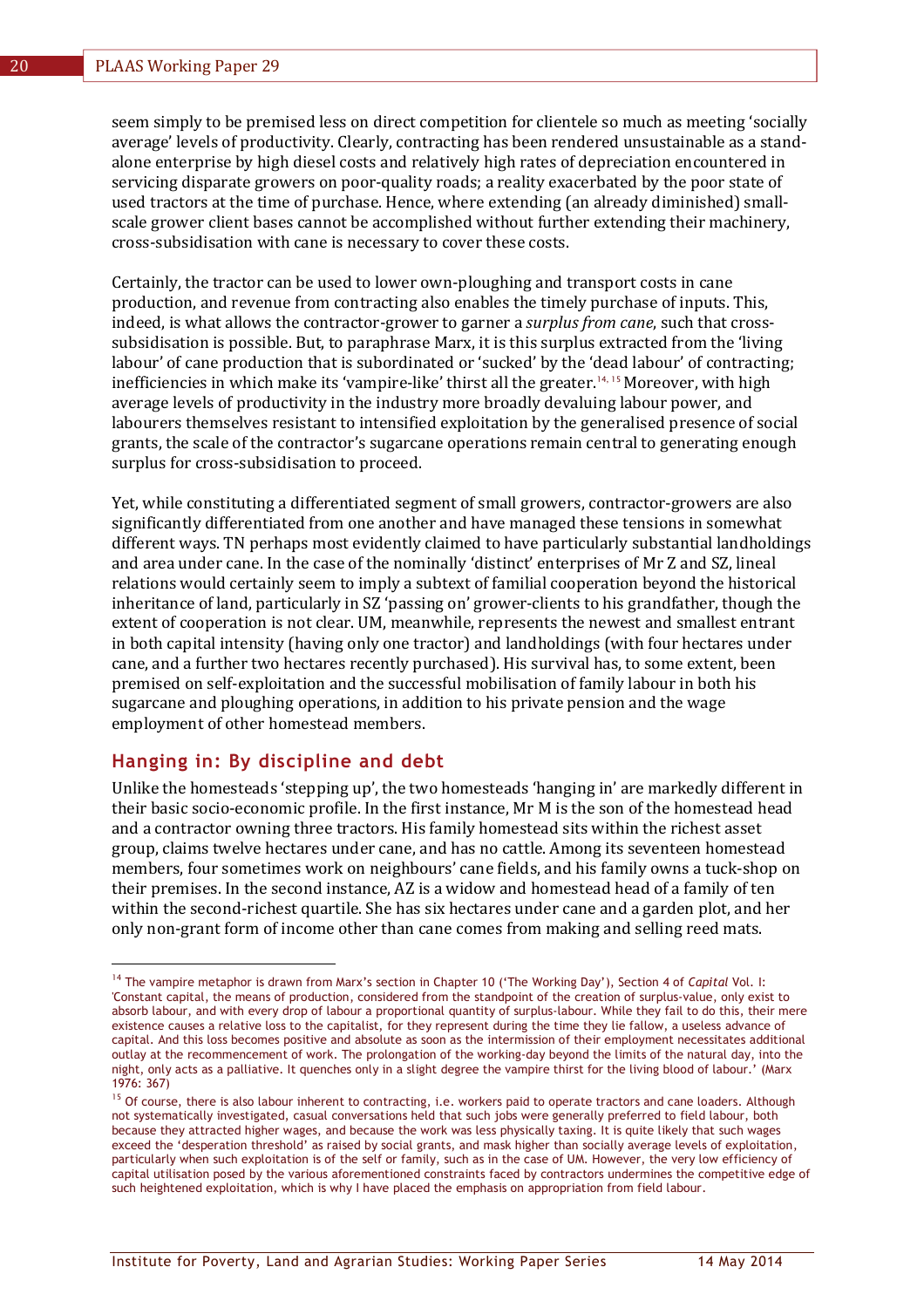Nonetheless, despite drought and high costs, both of these growers have been able to sustain full or close to full production.

The case of Mr M serves to emphasise the intimate relationship between cane and contracting operations. In addition to the similarities in basic profiles, in many ways Mr M's broad trajectory resembles those of his peers 'stepping up': dispossession was the initial impetus to his family's arrival in Madwaleni, investment in cane was premised first on savings garnered from wages in relatively skilled employment, his first tractor was purchased with proceeds from a bulk cane submission, and he services a similar number of growers. A notable silence in Mr M's own testimony was his engagement in plough-lease agreements with neighbouring growers, and it is unclear whether or to what extent the other contractors interviewed similarly engaged in such arrangements. But despite these similarities, Mr M admitted considerable difficulty in maintaining his tractors. At the time of interview all three were out of service, and to finance their repair at the beginning of each season he is compelled to take usurious loans from local money lenders charging 30% interest. Apparently key to Mr M's relative struggle is that, though his homestead claims twelve hectares of cane, Mr M controls only four hectares directly; a central constraint to enjoying the extent of cross-subsidisation with cane enjoyed by other contractors. That Mr M's four hectares are insufficient to meet his tractors' replacement costs further exposes the dependence of contracting enterprise on the scale of sugarcane operations.

By contrast, at first glance the trajectory of AZ appears to presuppose an entirely different set of dynamics. Settlement in Madwaleni was made as a refuge following several moments of severe familial fragmentation and displacement from her first conjugal homestead, rather than as a result of direct dispossession by the state or white landed property. From the early days of settlement, however, the 'classic' combination of wages from farm labour and subsistence production was strongly bolstered by crop sales. Following a disappointing experiment with cotton production and the death of her husband, AZ invested her husband's savings in both the education of her children at University of Zululand and sugarcane production. Sugarcane has thus acted as something of a multiplier for historical wages.

That AZ has been able to sustain full production without further investments from outside employment (let alone contracting) is somewhat curious. One pertinent distinguishing factor would certainly seem to be the unusual extent to which AZ has been able to mobilise homestead labour, insofar that she claims to never hire labour from without. Though the family labour remains paid, as the cash remains within the homestead it is to some extent 'recaptured' to contribute to the family's own consumptive fund. Similarly, AZ notably limits her own consumption exclusively to income from social grants and reed mat sales to ensure consistent re-investment in fertiliser and chemicals.

The apparent vast differences in the dynamics facing Mr M and AZ thus ultimately have some similarity. While the combined 'organic composition'<sup>16</sup> of Mr M's dual contracting-sugarcane operations veers precipitously high, AZ has diligently resisted drawing down on proceeds beyond the capital requirements of her operation. By limiting the family's subsistence requirements to the provisions of social grants, selling of reed mats and indeed wages paid to her children, AZ has thus managed to somewhat invert the logic of social grants as a barrier in the exploitation of others, to facilitate the intensified exploitation of herself and her family.

l

<sup>&</sup>lt;sup>16</sup> The 'organic composition' of an enterprise essentially refers to the proportion of constant capital (means of production, tools, equipment etc. – 'c') to variable capital advanced (labour costs, 'v'). Although the concept has many nuances, a key point is that as competitive pressures compel greater intensity of 'dead' constant capital, it is increasingly difficult to appropriate surplus ('s') from 'living' labour. As summarised by Harvey (2010: 265): 'it is the internal dynamics of technological change within capitalism, the search for relative surplus-value, that increases the organic (value?) composition of capital,  $c/v$ , which in the long run will lead to a falling rate of profit  $(s/[c+v])$  under the assumption of a limit on the rate of exploitation (s/v). Put differently, labour-saving innovations remove the active value producer from the labour process and so make it more difficult (other things being equal) to produce surplus value.' (Harvey 2010: 265)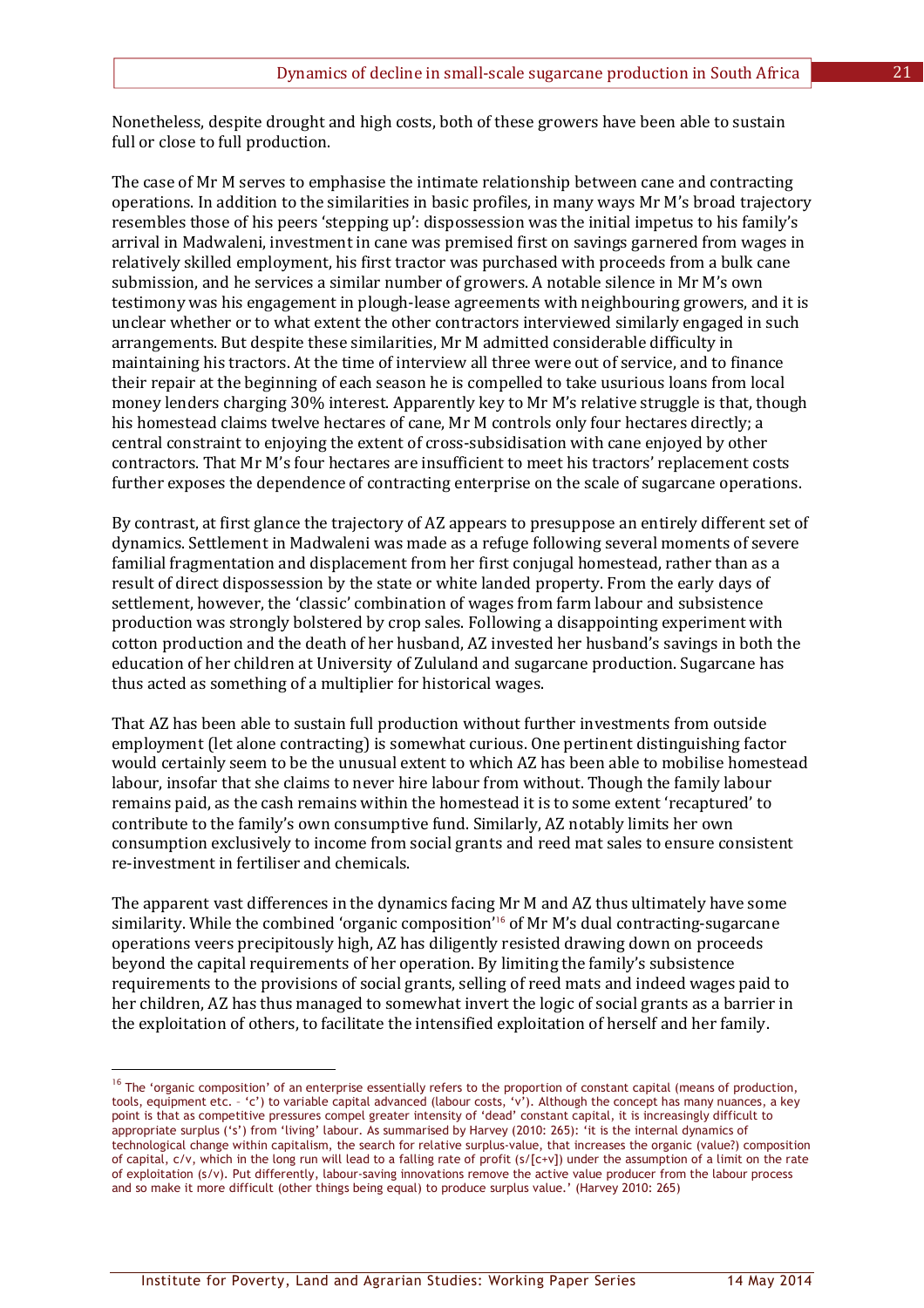### **Stepping down/out: Wages for exit, but not for investment**

The five growers in this category all retain land under cane, but in all cases production has substantially receded. While nearly all growers attribute decline to the myriad pressures of drought, high labour and input costs and transport delays, the severity of 'stepping down' is closely linked to relative availability of equally or more remunerative income sources. While homesteads with access to substantial employment vacillate as to whether or not to invest wages in cane production, those without have been unable to sustain the input and labour purchases necessary to maintain peak levels of production. A central tension here is that, while employment may provide cash on hand for input purchases, it also presents both a significant claim on homestead labour and an opportunity to exit from sugarcane production.

The homesteads of LG and IM have had perhaps the most painless experience of 'stepping down' out of the entire group and now veer close to stepping out altogether. The two homesteads are descriptively similar. Both homesteads are male-headed, sit within the wealthiest asset quartile, comprise ten members, have 6 ha to 8 ha (one to two hectares of which are under cane) and ten to eleven cattle. As in some of the cases already reviewed, access to such relatively large swathes of land was premised on longstanding residence (in the case of IM's husband) and social proximity to the *induna* (in the case of LG's grandmother). But most pertinently, both homesteads depend on access to relatively substantial jobs, with IM's husband and two brothers-in-law claiming access to permanent gainful employment and LG standing out as the single highest-paid person in the sample. Sugarcane production endures in both homesteads by dint of the input and labour purchases of these employed homestead members, though reduced returns to cane have prompted the question of whether investment in cane is worthwhile.

Nonetheless, the two homesteads also have some subtle differences in the experience of how they came to this position. For IM's homestead, relatively slight family involvement in production meant decline was experienced in terms of lower returns to *capital*, as cane revenue failed to cover the replacement costs of their tractor and sustain 'full' input and labour purchases. By contrast, LG's employment is relatively recent, and his family previously sustained much higher levels of direct involvement in production. For LG's homestead, intensifying *labour* conditions have come to be too severe, with family labour no longer able or willing to 'fill' the 'productivity gap' conditioned by drought and less efficient 'sectional' capital. This is further accentuated by the fact that, while both homesteads' fields have dwindled, IM's homestead continue to rent out their tractor, while LG's younger siblings engage in wage labour on neighbours' cane fields for personal 'pocket money', but not on their parents' fields.

In contrast to both LG and IM, relative decline has indeed been more protracted for MMk, JMk and VM, all of whom have less substantial non-cane income sources. While all sit in the lowest two asset quartiles, at first glance MMk and VM feature perhaps the greatest basic descriptive similarity, being both male heads of homesteads with sixteen members, and holding substantial swathes of land. JMk, by contrast, is the third wife in a polygamous marriage, claiming only two hectares. Nonetheless, such descriptions veil far more substantive proximity between MMk and JMk. Most importantly JMk's husband is a direct relative of MMk, who is also Madwaleni's *induna*. Although MMk claimed to have only 8 ha for himself, his family homestead's claim of around 30 hectares is very close to the 32–42 ha claimed by JMk's husband, and their respective testimonies suggest that JMk's husband is MMk's brother or cousin, indicating that they each have claims on more-or-less the same disproportionately large amount of land.

If both narratives are taken together, it is clear that the core focus of the Mk family was on accumulating cattle, supplemented by food cropping (on smaller, though still substantial swathes of land) and wages earned by the homestead's young men. Clearly a strong motivating reason for initial experiments with sugarcane came with the death of a substantial portion of the family's herd in the 1980s, by which time MMk and most of his brothers had ceased wage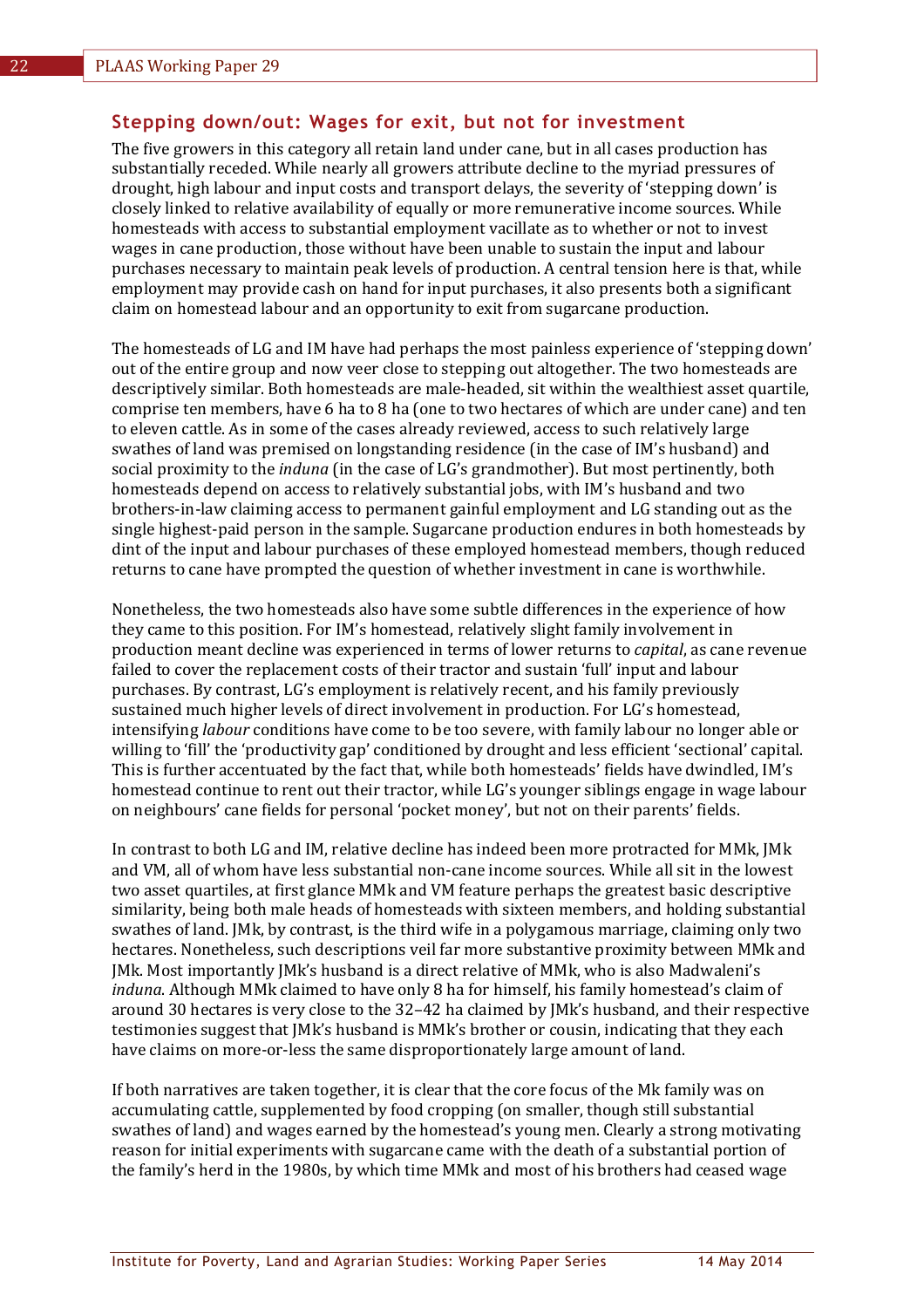labour. Savings from wages would form the initial basis of cane investment in both cases, and while JMk's husband would initiate production about ten years after MMk began experimenting with cane, his capital investments were far more substantial. For JMk, however, the benefits of cane largely came at the expense of wives' land and labour previously devoted to food crops for subsistence and limited sales. Indeed, while the relative decline of cane has been followed by a renewed emphasis on cattle production for both patriarchs, waning production has been more severe for JMk, due to her husband's co-incident decision to terminate financial support to his wives and permanently devolve small portions of two hectares to each of them. While she has maintained one hectare under cane, survival is now premised primarily on her old-age grant, selling reed mats with her daughter, and supplementary contributions by her employed son.

The extent to which declining terms of exchange and deteriorating rainfall have precluded survival from sugarcane alone, however, is probably best encapsulated by VM. After decades of ascending wage employment, VM and his three wives consolidated their conjugal home in Madwaleni in the 1970s on a substantial 15 ha of land. After a brief but fruitful period growing cotton yielded sufficient funds to purchase a tractor in 1988, he began experimenting with sugarcane and reached full production by 1991. VM's experience is particularly notable in his close resemblance to the 'ideal' image of a small-scale commercial farmer: he is knowledgeable about the agronomics of cane, after being trained in addition to his prior experience as a sugarcane farmworker, he consistently invested in chemical and fertiliser inputs, he purchased his own tractor and he survived almost exclusively off cane. No doubt due to his close resemblance to a 'progressive' farmer, it is perhaps unsurprising that VM was successful in applying for FAF loan assistance. However, the termination of FAF, concurrent with the onset of drought proved devastating: unable to afford tractor maintenance and sustained input purchases, production has been scaled back to four hectares, and has necessitated him applying for an old-age pension. Nonetheless, it is notable that VM has been able to maintain a level of production comparable to that of AZ with similar reinvestment, commitment of homestead labour and limitation of consumption to recently received social grants. His tractor, meanwhile, remains in a state of disrepair and it is unlikely that the savings it would provide through ownuse in cane would be greater than the costs of maintaining it.

### **Dropping out/dropped out: Women without wages or labour**

Throwing into greater relief the importance of non-cane sources of income to sustained production are growers who have found themselves either in a terminal rate of decline, or who have already dropped out of production altogether. Notably, all of these growers are women, six of whom are also the head of their respective homesteads, and two with incapacitated husbands. While in each case patrilocal custom played a strong role in conditioning differential access to land by marriage, the rapid decline faced by these women is most distinguished by the loss or lack of non-cane income (both of jobs and social grants) and labour in the face of deteriorating agronomic conditions.

The centrality of wage investment is probably best exemplified by Ma M. Despite a fairly small initial land allocation, her husband's reliable wages provided a strong basis upon which to borrow land for non-subsistence agricultural production. It is further notable that, in her assessment, marginal profit was too small to provide a significant contribution to basic homestead consumption until they had reached four hectares. Following the death of her husband, his lesser private pension was insufficient to provide both basic food purchases and sustained input purchases, even with a brief dint of FAF financing. Though one son has since been employed (and left home), it is clear that cane is seen to be an inferior investment option compared to job training.

Cane's increasingly less attractive income potential is similarly evident in the testimonies of T, NB, and MZ. For T, though her husband claims over twenty hectares of land and a substantive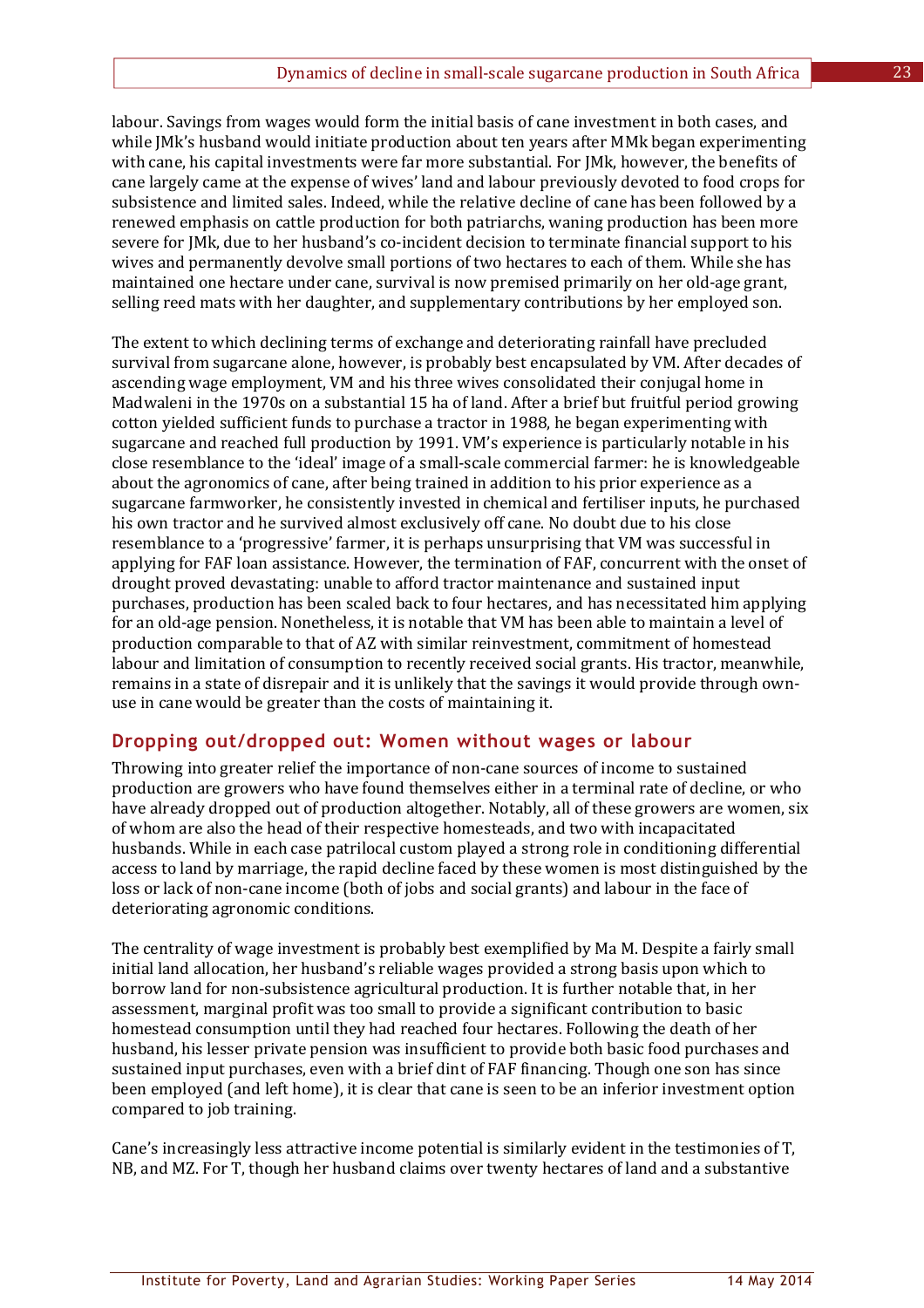permanent job, in their nine years of production T's homestead never expanded production beyond two hectares. Indeed, despite one child's employment and sustained labour relations with neighbours, T and her family see little motivation to re-embark on cane production, at least under present conditions. For NB and MZ, the incapacitation and death of a husband would further be exacerbated by the redirection of children's labour towards wage work. For MZ, who also suffered the death of a son, the combination of her pension and daughter's wages is enough to provide a consumptive base for the homestead, but insufficient to spare substantial investment. In the case of NB, sugarcane cultivation was only initiated in 2007, and she cultivates largely independently of her two school-going grandchildren and incapacitated husband. Though her children have gained decent salaried positions, they have concentrated their earnings in sustaining new independent homesteads and, thus, simultaneously also represent a loss of labour.

Indeed, an enduring subtext in all of these testimonies is that sugarcane cultivation represented something of an experimental 'moment', no doubt closely tied to the de-regulation of registration in the 1990s. The decade-long gestation of this experiment is likely due to the long lifecycle of the cane itself and the necessity to cover recurrent costs to maximise this initial sunk investment. Moreover, for these homesteads, the original appeal of the 'lump' returns offered by cane seems to have been based in the prospect of *freeing* child labour from agricultural production, i.e. as a medium by which to transmit historical wages into enhanced employment prospects by investment in school or training. The requirement of higher investment and intensified exploitation to persevere with cane production under less climatically favourable conditions is, thus, something of an inversion of this original logic.

While open-registration during a sustained period of good rainfall was a strong impetus to invest in cane production for those with sufficient savings to do so, it also created a social basis of entry for those who did not. For SN and Ma K in particular, the initiation of cane production was premised almost entirely upon an establishment-rental arrangement with more substantially landed neighbours. For SN, an unmarried mother, self-exploitation on her own cane provided a welcome consumptive supplement to the wages she received in exploitation by others. That she is one of the few growers who depend on casual agricultural labour for survival, is of course not coincidentally due to her homestead's lack of either an old-age grant or other substantial employment. Indeed, having never had the financial resources to invest in cane production herself, it is highly unlikely that she will be able to resume planting so long as agronomic conditions remain severe. Moreover, though Ma K's homestead had embarked in cane production before, by the time she initiated a similar agreement she and her children were the only members of the homestead who had not died or left. Although contributing to ceremonial expenses, Ma K was overall unimpressed by the returns she received from cane under drought conditions. And while her employed children would contribute to recurrent input and labour costs, it is clear that Ma K is not interested in drawing further on wage resources to invest in onerous establishment costs.

In the case of NS and NtS, a vicious cycle of declining returns following the end of 'boom' conditions has further fractured lineal relations of production within and between homesteads. NtS has been perhaps hit the hardest by the decline: following the death of her husband, a local contractor, she has been unable to sustain his operations. With their two tractors now broken, her cane fields reduced to two hectares, and in the absence of a social grant, NtS is now largely dependent on a combination of her son's wages as a taxi driver and her own earnings from casual labour. Moreover, NtS' husband had played an instrumental role in establishing cane on the land of his mother and her sister-wives, of which NS is one. For NS, cane production was defined by reciprocal relations of labour with her husband's other wives, and cane labour for her son-in-law, with some additional wage support from her husband. The confluence of declining returns and the death of her own husband, however, has prompted the fragmentation of such reciprocal relations, not only between NtS and NS, but also with the other wives. This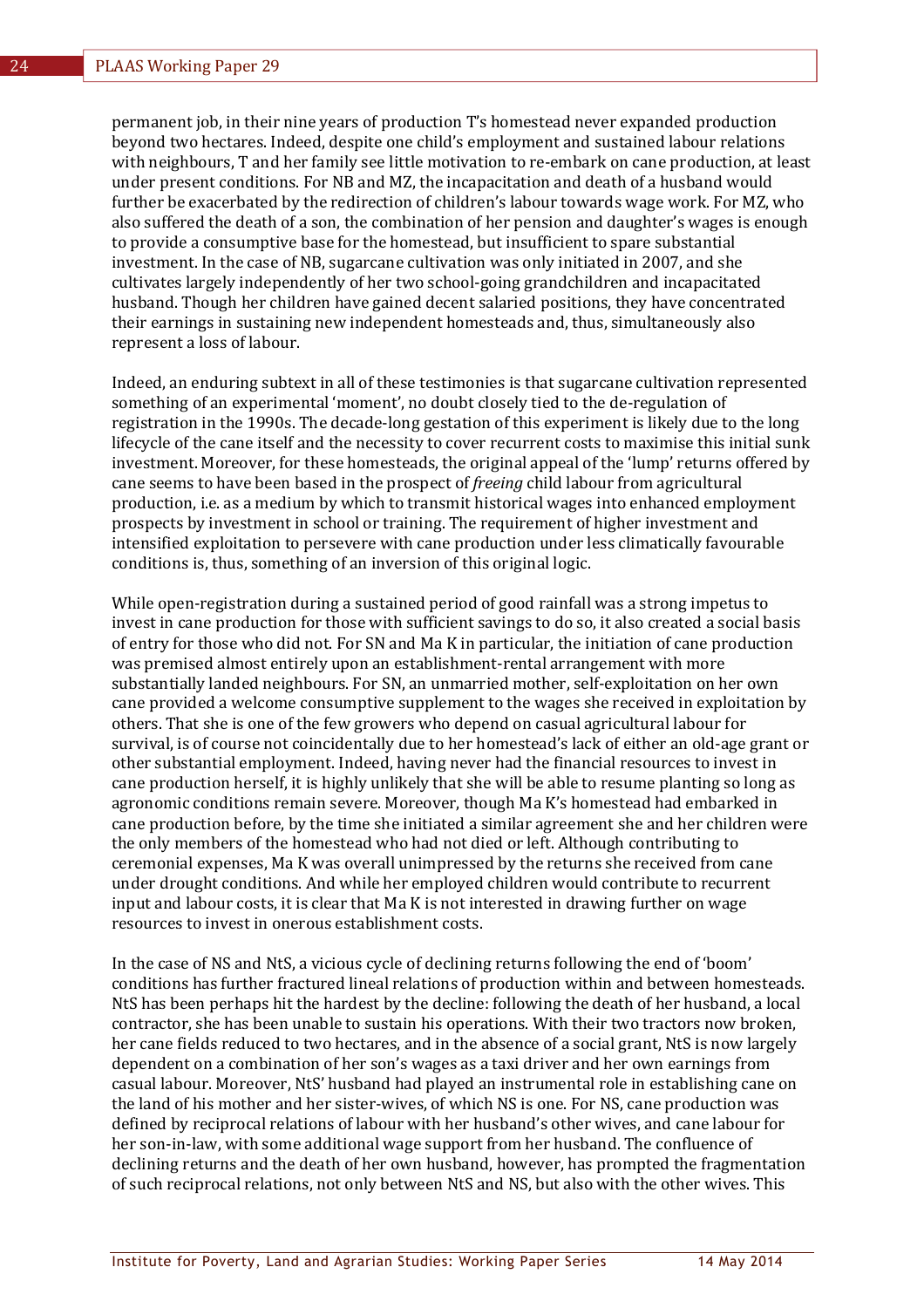has been further exacerbated by NS' own relative incapacitation from a chronic swelling in her leg, which has prevented her from pursuing relations of mutual labour, and by the fact that she is unable to discipline her children into unpaid labour. With no jobs in the homestead, NS is, thus, all but completely dependent on her Disability Grant and Child Support Grant.

### **Creeping back? 'Eating' grants and investing cane**

While the bulk of growers reviewed so far have largely been caught in a dynamic of 'dropping' or 'stepping' out of cane production, this section seeks to examine growers who have embarked on a strategy of re-expansion after sustaining near or total falls in production. In some ways, each of the following three growers has followed distinctive but now somewhat familiar trajectories: Ma Z, who invested in sugarcane with wage savings from farm labour and her husband's pension and currently receives some remittances from her son; TS, who is a cane labourer without a pension and who first got involved in cane by way of an establishment-land lease arrangement; and ZMk (the *induna*'s cousin), who followed a path of gradually ascending wage labour until investing in cane and expanding to full production with FAF. For TS, cane similarly provided enough funding to improve his homestead home, while for ZMk and Ma Z, at its peak cane was the homestead's chief source of revenue. For ZMk and MZ in particular, the decline of agronomic conditions eventually saw consumption eclipse proceeds for reinvestment, a reality accentuated for ZMk by burdensome interest charges.

Nonetheless, despite their differences, each grower's strategy for re-expansion is remarkably similar. ZMk's plan perhaps most clearly illustrates the core thrust of the strategy, entailing a conservative incremental expansion by using some portions of a field as seedcane (and hence saving on seedcane purchases), using revenue garnered from the submission of other portions to cover recurrent/annual ratoon costs, and reinvesting all profit in marginal expansion. Key to the strategy is to refrain from drawing down on *any* cane revenue for consumptive purposes until scale is achieved, such that proportionately low per-hectare profit margins are consolidated. Fundamental to this strategy is, hence the *limitation of consumption within the bounds of grant income* for day-to-day survival.

Ma Z and TS similarly seek to pursue slight variations on this basic plan. To some extent, TS has already proceeded with it, though in the absence of an old-age grant he has relied primarily on wages in casual agricultural labour to survive. Nonetheless, he has observed that his standing cane's growth remains somewhat stunted, and may require switching to another, more heat resistant variety. For MZ, re-expansion is being premised on borrowing land from a niece and borrowing input money from a neighbour to augment free fertiliser received by the mill (originally sourced from the Department of Agriculture). Though carrying an additional burden of debt, grant-based consumption limits will be supplemented somewhat by remittances sent by her son in Durban. Nonetheless, limits to self-exploitation by her old age and a reluctance to impinge on her children's education also means she may be compelled to commit more funds to herbicide and a knap-sack sprayer as a labour-saving alternative.

# **5. CONCLUSION**

Though neither representative of greater South Africa, nor even to some extent the broader Umfolozi supply region, the circumstances of growers in Madwaleni/ Shikishela provide important insights into the underlying dynamics of small-scale sugarcane production. In terms of its relation to the wider South African industry, the importance of this evidence from Madwaleni/ Shikishela is due both to its more formal and generalisable features (dryland cultivation under customary tenure) as well as its specificities — as an area that is not prejudiced by particularly egregious technical/agronomic deficits in infrastructure, large transport distances or poor soils, and figures closer to a conceptual ideal of small farmers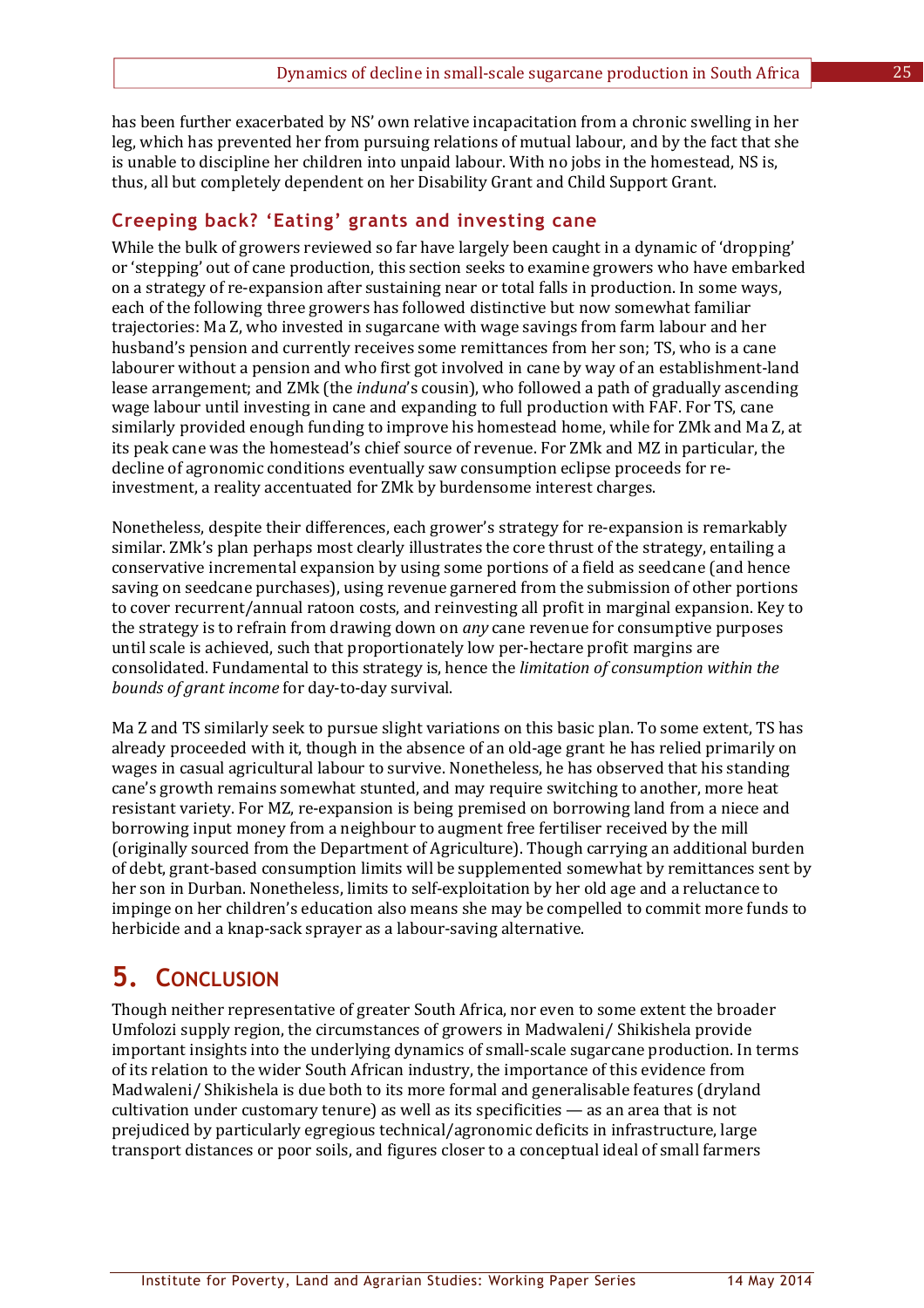operating in a context of 'rurality', where landed production is generally expected to play a more prominent role in local livelihoods than in urban or peri-urban contexts.

The analysis presented here also carries implications that extend beyond the specificity of small-scale sugarcane production, mainly because of the relative empirical extremity of the relations themselves. Sugar production is, of course, a highly *technically* integrated process, with sugar requiring large volumes of cane to be swiftly transported as raw material, and sugarcane itself all but worthless as a stand-alone commodity. Hence the formal division between cane and sugar production exists as a fundamentally *social* partition, cleaving a distance between what Bravermann (1974) has referred to as the 'conception' from the 'execution' of production. This places sugar production as a sort of 'relief' case of a broader logic of capitalist agro-industrialisation.

Perhaps most critical here is the subtle but substantial impact that changing terms of exchange have had on relations between these social fractions of a technically unified capital. Despite being couched in rhetoric of more 'democratic' terms of incorporation, the evidence provided here strongly suggest that the conditions of relative productive 'autonomy' impelled by shifting relations of exchange in the broader industry have been severely detrimental to the majority of growers. In the first instance, shifting regulatory conditions have removed the pricing premium small grower cane once carried. But, in addition to the direct decrease on grower income this implied, arguably as important have been the indirect consequences on small growers' productivity coming as a result of the restructuring of 'sectional' capital services. While less costly for the miller, as the structural imperatives of timeous delivery remain unchanged, the severe and chronic inefficiencies resulting from the devolvement of transport and ploughing services, administration and coordination are for the account of the grower. But, insofar as they are structurally inhibited from intensifying their capital investments or expanding the scale of their landholdings, the only remaining site for growers to absorb this productive deficit is from the bodies of the self, family or neighbours, either directly through reduced consumption and/or intensified work in the cane fields, or indirectly through the investment of wages.

Indeed, spatiality and inequality figure prominently in historically locating Umfolozi, in particular, in the wider political economy of regulatory restructuring. The importance of Umfolozi's relative 'rurality' lay precisely in its small growers' relative capacity to weather the deterioration of their structural position by dint of better rainfall and larger average landholdings, and their willingness to do so in the absence of other income prospects. While better-resourced growers were better positioned to respond to such opportunities, land-leasing arrangements also provided a social basis for both expansion and entry for smaller landholders. But since the abatement of the 'free gift' of good rainfall conditions, Umfolozi no longer stands as a strong 'resource frontier'. Similarly, however, while social grants have played a critical role in stabilising grower homesteads, their widespread (if not quite generalised) dissemination have provided a stronger basis for labour from both within and without the homestead to resist the intensified exploitation growers require to maintain productivity. Furthermore, in the broader context of an ongoing aggressive shift northward by formerly 'South African' sugar capital, this interplay of socio-economic inequality and unstable agronomic 'gifts' raises further questions as to the social and agronomic basis and durability of relatively successful and expanding sugarcane outgrower programs in Southern Africa more broadly.

Comparative analysis of growers' productive trajectories helps triangulate the relative severity of these constraints at both poles of capital and labour and provide insight into the influence of sugarcane production on ongoing processes of social differentiation. It is perhaps an obvious point that sugarcane production has played a relatively marginal role in conditioning grower homestead's material position against the historical processes of dispossession, relocation and migrant labour which characterised the colonial and then apartheid eras, and persisting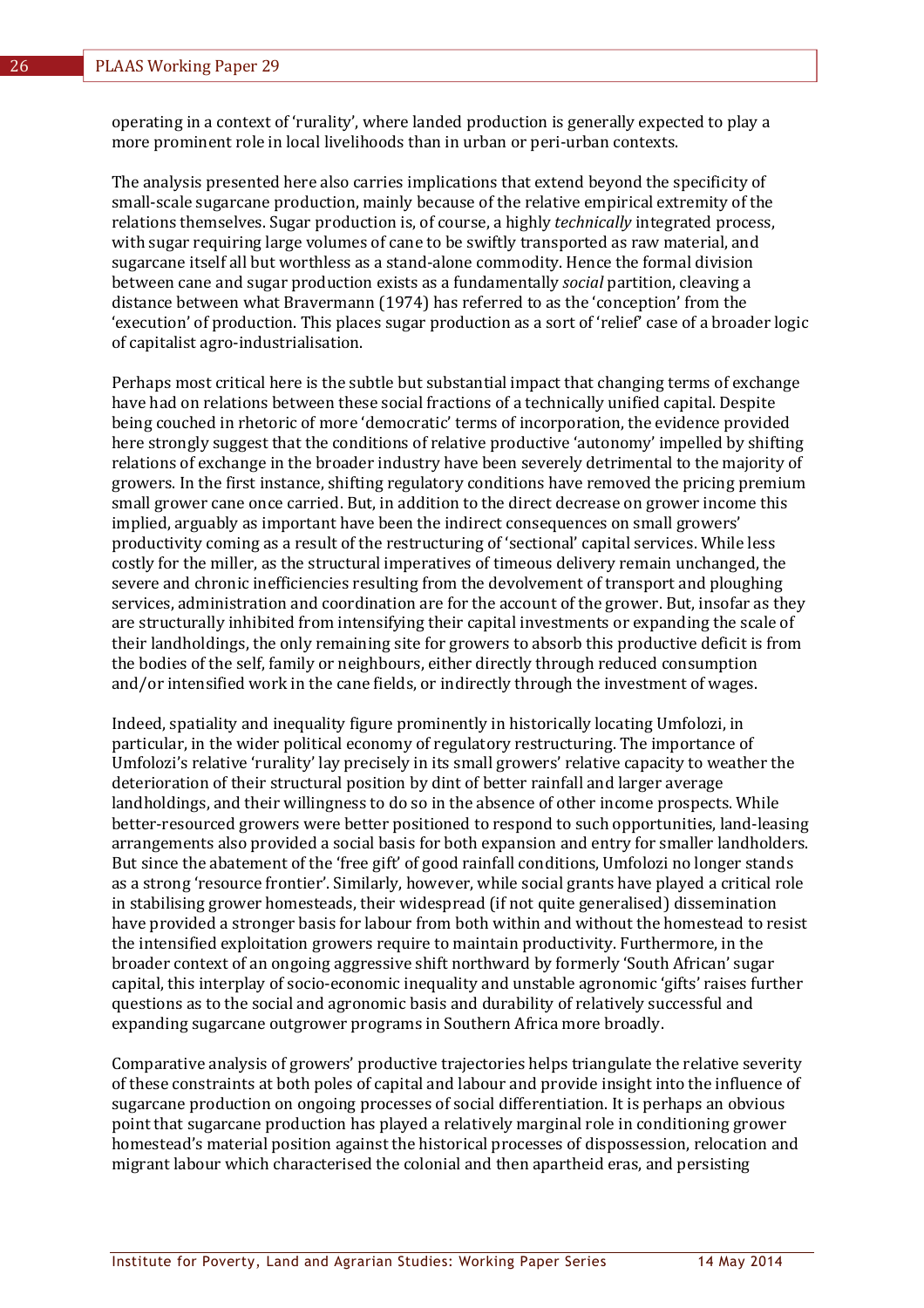structural inequality and unemployment today. But it is the shifting intersection between cane and these broader historical processes that are perhaps most illuminating.

One of the starkest patterns is the critical but shifting role of non-cane income sources to the social reproduction of grower homesteads. Even under conditions of considerable socioeconomic inequality, particularly in landholdings, returns from cane are far too low to form even a modest consumptive baseline for the vast majority. Social grants have consequently played the most pivotal role in sustaining day-to-day survival, with expanded consumption premised largely on access to varying levels of employment.

Nonetheless, the widespread absence of other field crops stands, in the first instance, as a testament to its relative accessibility as a site of potential investment. Although less important for recurrent consumption, there is evidence from grower testimonies that returns from cane have been useful for some 'big ticket' purchases such as furniture, domestic appliances, water tanks, etc., or as a medium to access employment by financing training or education.

Indeed, much of the more general significance of sugarcane production is closely related to its dynamic interaction with employment as a site of investment for the 'multiplication' of current and historical wages. In the period of 'boom' when terms of exchange and production were more favourable, cane represented a far more attractive opportunity for a larger number of growers. In the current context of generalised decline under harsher conditions, wages remain central, but largely in mediating severity of exit. The difference between homesteads 'stepping out' or 'stepping down' and those 'dropping out' altogether is largely a combination of the relative availability of wages and a subjective assessment of whether such investment remains attractive at all. This is most evident in the preponderance of female growers dropping out following the death or incapacitation of wage-earning partners, and in the relative ambivalence of homesteads with substantial wage employment toward reinvesting in cane. Indeed, with the premiums afforded to better husbandry all but negated by capital inefficiencies and poor climatic conditions, wages committed to cane stand a good chance of not being recovered at all.

In contrast, a notable pattern for the homesteads of AZ 'hanging in', VM 'stepping down' and those 'creeping back' into production is their reliance on homestead labour to absorb the 'gap' in productivity afforded by capital inefficiencies and 'poor' rainfall conditions. Key to this strategy has been limiting consumption to the boundaries provided by social grants and/or casual labour while relying on chiefly on homestead labour, largely in the absence of more substantial employment opportunities. In refraining from drawing down on cane proceeds for consumption, these growers have hence inverted the logic of social grants as a barrier to the exploitation of neighbours to enabling the intensified exploitation of the self and family. While perhaps experienced as prudence in the use of profit, it is equally true to view it as an acceptance of effectively marginal wages.

Finally, tractor-owning contractors are the only growers who exhibit clear signs of substantial accumulation from cane production. While for persisting growers maintaining cane production has been largely contingent on extending family labour, contractors are capable of raising productivity with their considerable capital, particularly tractors, and sustaining consistent input and labour purchases from the contracting enterprise. However, while the capital in contracting enables relatively efficient cane production, the valorisation of the contracting enterprise is also dependant on cross-subsidisation from cane itself. Hence, contractors are faced with the perpetual necessity to extend the scale of their more profitable sugarcane operations, lest their tractors fall into disrepair, and are the only growers who had notably purchased land from neighbours at some point. Indeed, not only are there no growers with functioning tractors who are not contractors, but similarly there are no contractors without substantial cane operations.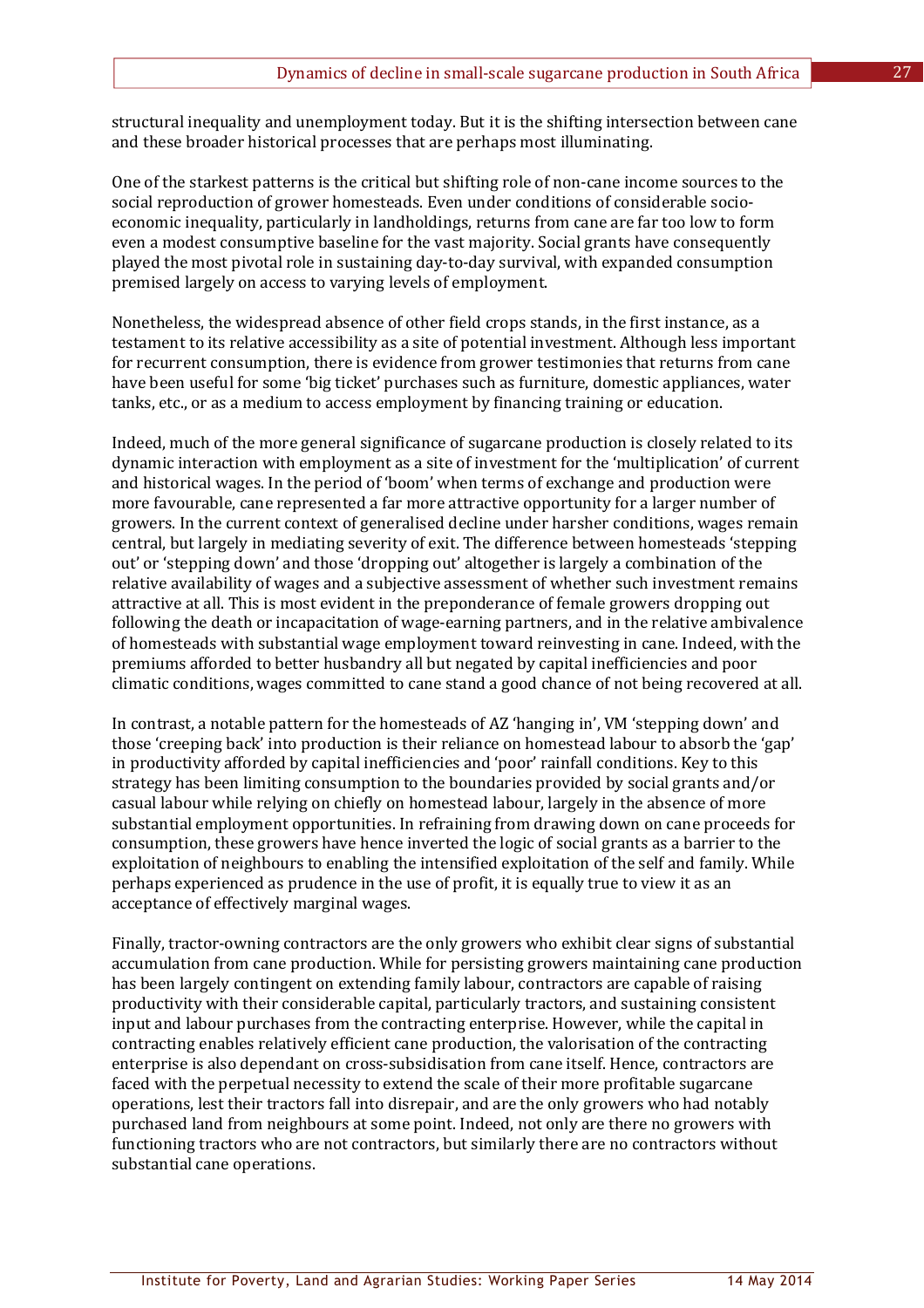### **REFERENCES**

- **1.** Armitage, R, Hurley, K & Gillit, G. 2009. Enhancing support measures to small scale growers in the South African sugar industry. Proceedings of the 82nd Annual Congress of the South African Sugar Technologists' Association, Durban, 26–28 August 2009. Durban: South African Sugar Technologists' Association.
- **2.** Bates, R & Sokhela, P. 2003. The development of small-scale sugar cane growers: A success story? In: L. Nieuwoudt & J. Groenewald, J. (eds) *The challenge of change agriculture in the South African economy.* Pietermaritzburg: University of Natal Press.
- **3.** Bernstein, H. 1988. Capitalism and petty-bourgeois production: Class relations and divisions of labour. *Journal of Peasant Studies* 15(2): 258–271.
- **4.** Braverman, H. 1974. *Labour and monopoly capital: the degradation of work in the twentieth century*. New York: Monthly Review Press.
- **5.** Chimhowu, A & Woodhouse, P. 2006. Customary vs private property rights? Dynamics and trajectories of vernacular land markets in Sub-Saharan Africa. *Journal of Agrarian Change* 6(3): 346– 371.
- **6.** Cobbett, M. 1984. Sugarcane farming in KwaZulu: Two communities investigated. Paper presented at Second Carnegie Inquiry into Poverty and Development in Southern Africa. University of Cape Town, Cape Town, 13–19 April 1984.
- **7.** Dorward, A, Anderson, S, Bernal, Y, Vera, E, Rushton, J, Pattison, J & Paz, R. 2009. Hanging in, stepping up and stepping out: Livelihood aspirations and strategies of the poor. *Development in Practice* 19(2): 240–247.
- **8.** Dubb, A. 2013. The rise and decline of small-scale sugarcane production in South Africa: A historical perspective. *Working Paper 28*. Bellville: Institute for Poverty Land and Agrarian Studies.
- **9.** Farmer's Weekly. 2011. Four steps to sweet success. *Farmer's Weekly*. [Online] Available from: http://www.farmersweekly.co.za/article.aspx?id=10282&h=Four-steps-to-sweet-success [Accessed: 10 March 2013].
- **10.** Food and Agriculture Organisation (FAO). *Saccharum officinarum L.* [Online] Available from: http://www.fao.org/ag/agp/AGPC/doc/gbase/DATA/PF000310.HTM [Accessed: 13 November 2013].
- **11.** Harvey, D. 2010. *A Companion to Marx's Capital*. New York: Verso.
- **12.** Jordan, BA. 1992. The South African sugar industry's division of proceeds: The existing formula and the marginal sucrose price. Proceedings of the South African Sugar Technologists' Association, June 1992. Durban: South African Sugar Technologists' Association.
- **13.** Kleinbooi, K. 2009. The private sector and land reform. In: R. Hall (ed*.) Another Countryside? Policy Options for Land and Agrarian Reform in South Africa*. Bellville: Institute for Poverty, Land and Agrarian Studies.
- **14.** Le Gal, P & Requis, E. 2002. The management of harvest at small-scale grower level: A South African case study. Proceedings of the South African Sugar Technologists' Association, 76. Durban: South African Sugar Technologists' Association.
- **15.** Madiba, I. 2011. Land reform update: Umfolozi cluster. *The Cane Grower: The Newsletter of the South African Cane Growers' Association 18*(6): 3.
- **16.** Mail & Guardian. 2010. Land claim against SA farmer dropped. *Mail & Guardian*. [Online]. Available from: http://mg.co.za/article/2010-11-02-land-claim-against-sa-farmer-dropped [Accessed: 10 March 2013].
- **17.** Mail & Guardian. 2011. Boers are moving north. *Mail & Guardian*. [Online]. Available from: http://mg.co.za/article/2011-05-03-boers-are-moving-north [Accessed 10 March 2013].
- **18.** Marx, K. 1976. *Capital*: Volume 1. London: New Left Review.
- **19.** Mathaba, V. 2011. Cane testing services. Presentation to the Umfolozi Mill Group Board. 24 November 2011.